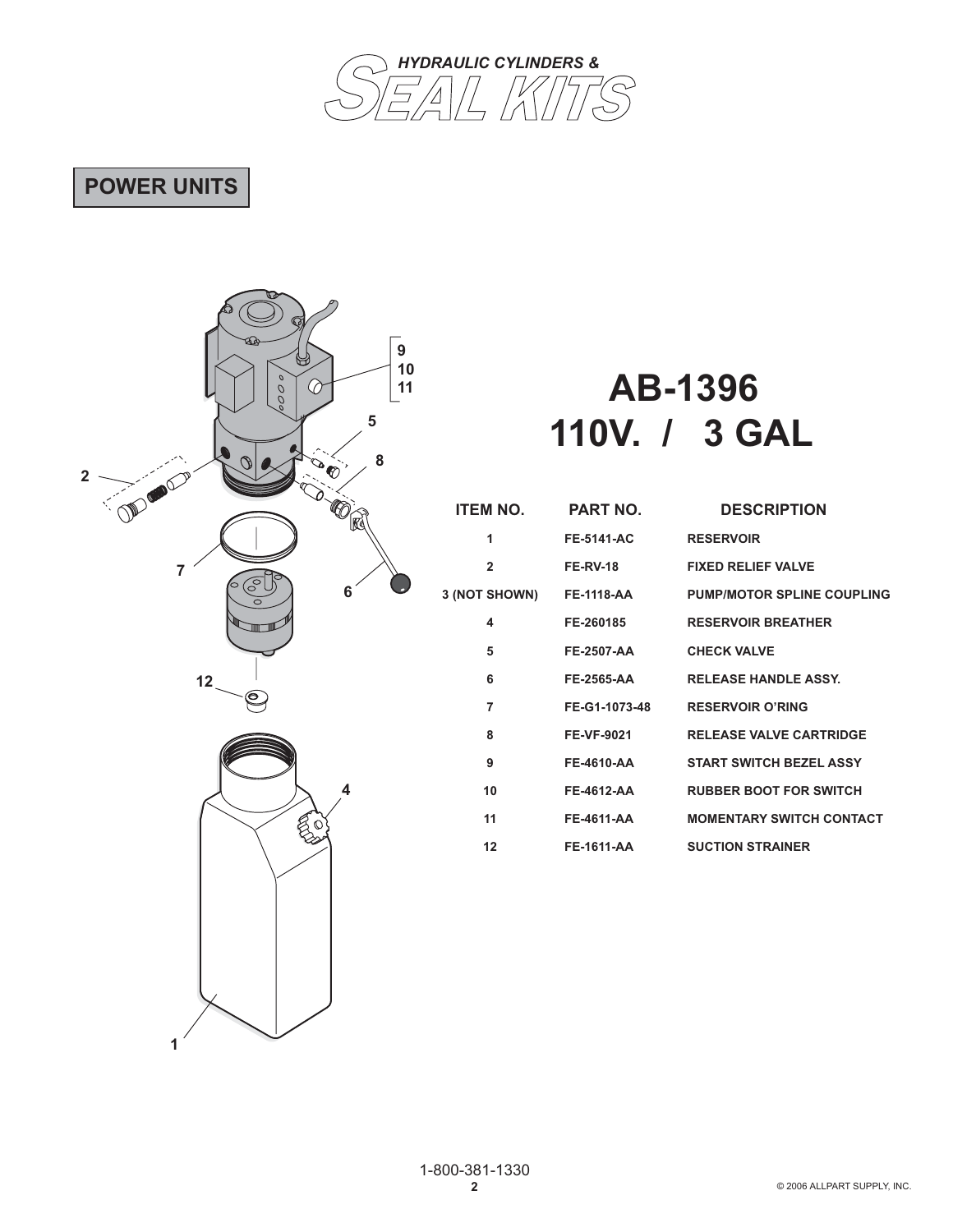

# **POWER UNITS**

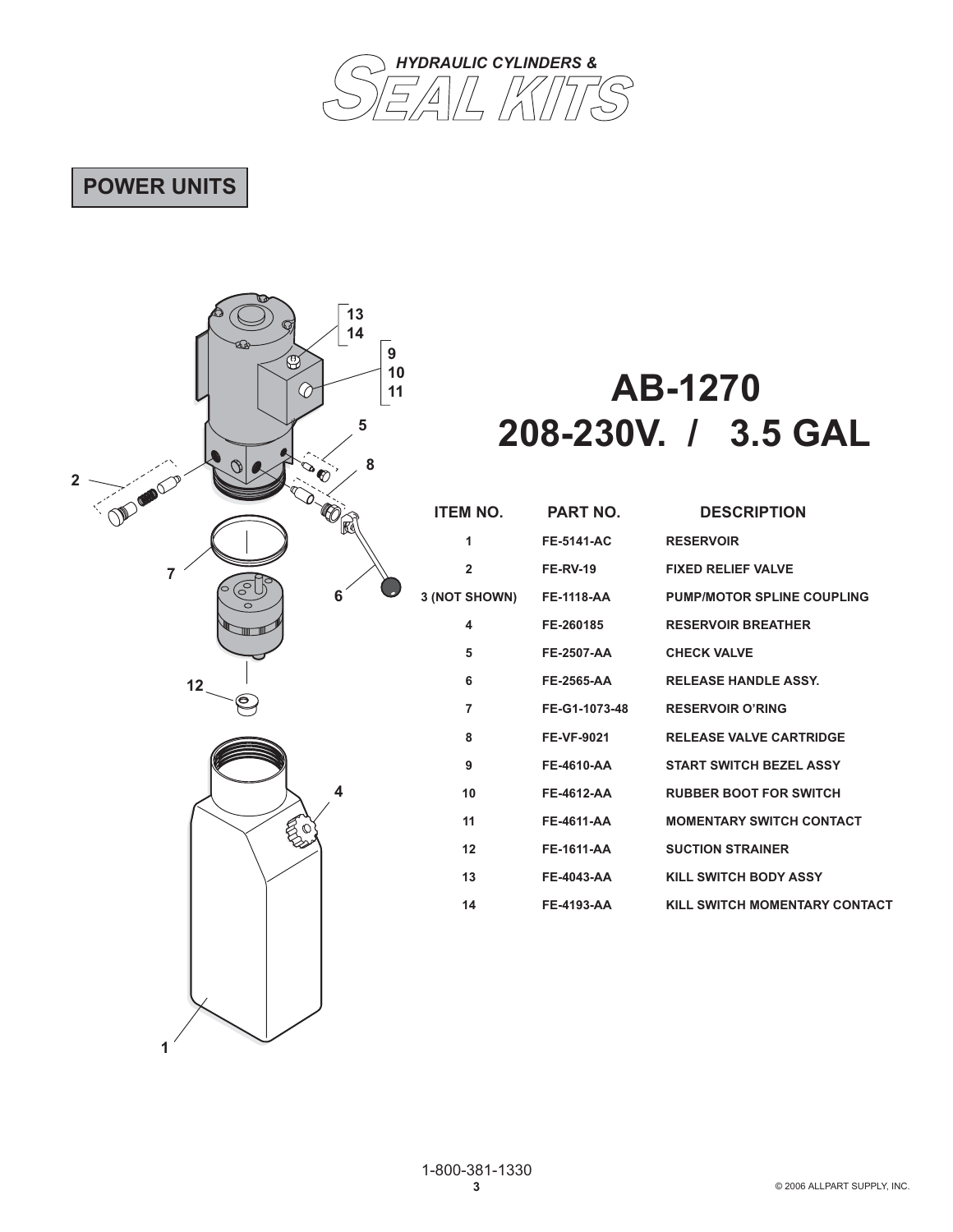

# **POWER UNITS**

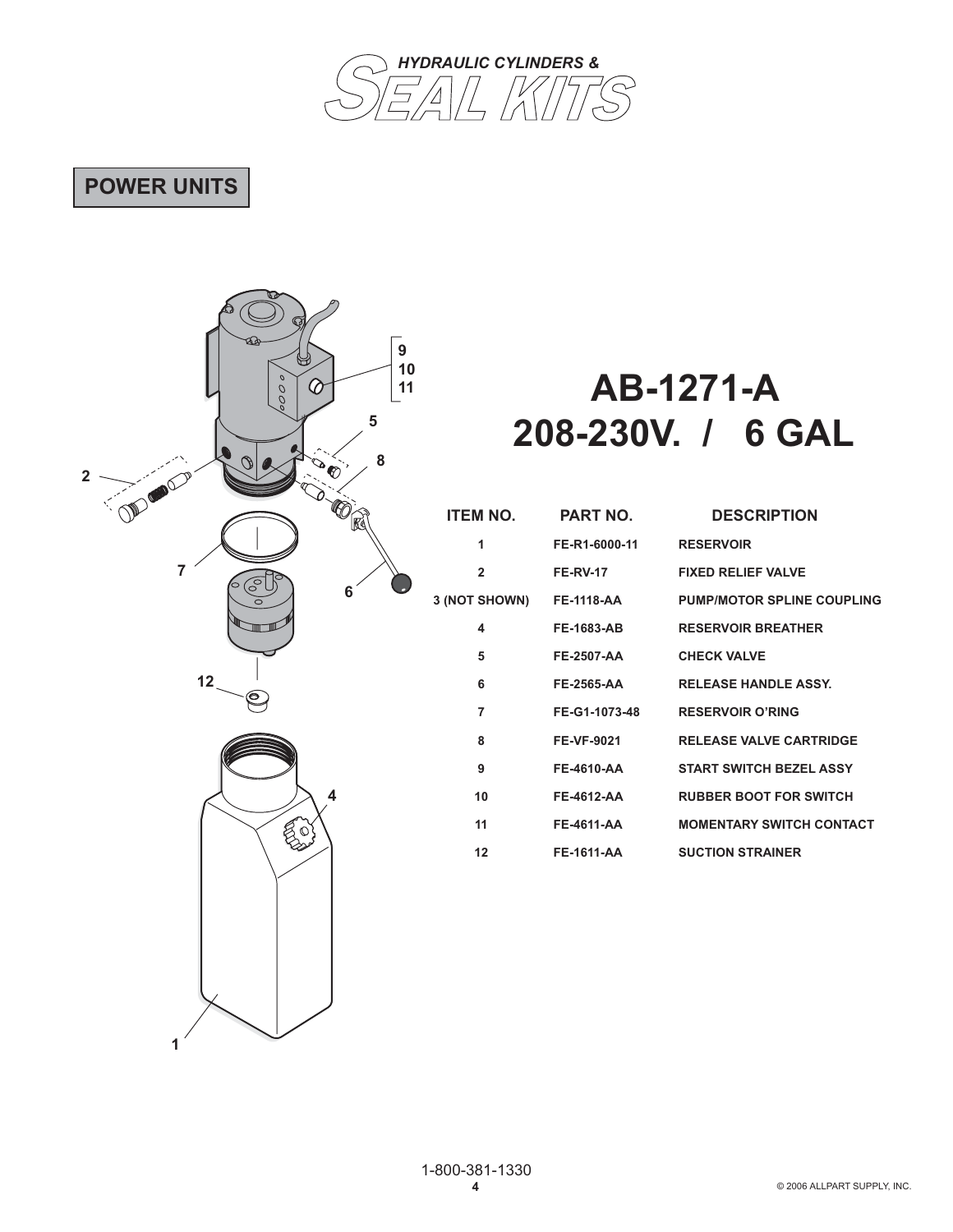

# **HYDRAULIC FITTINGS**

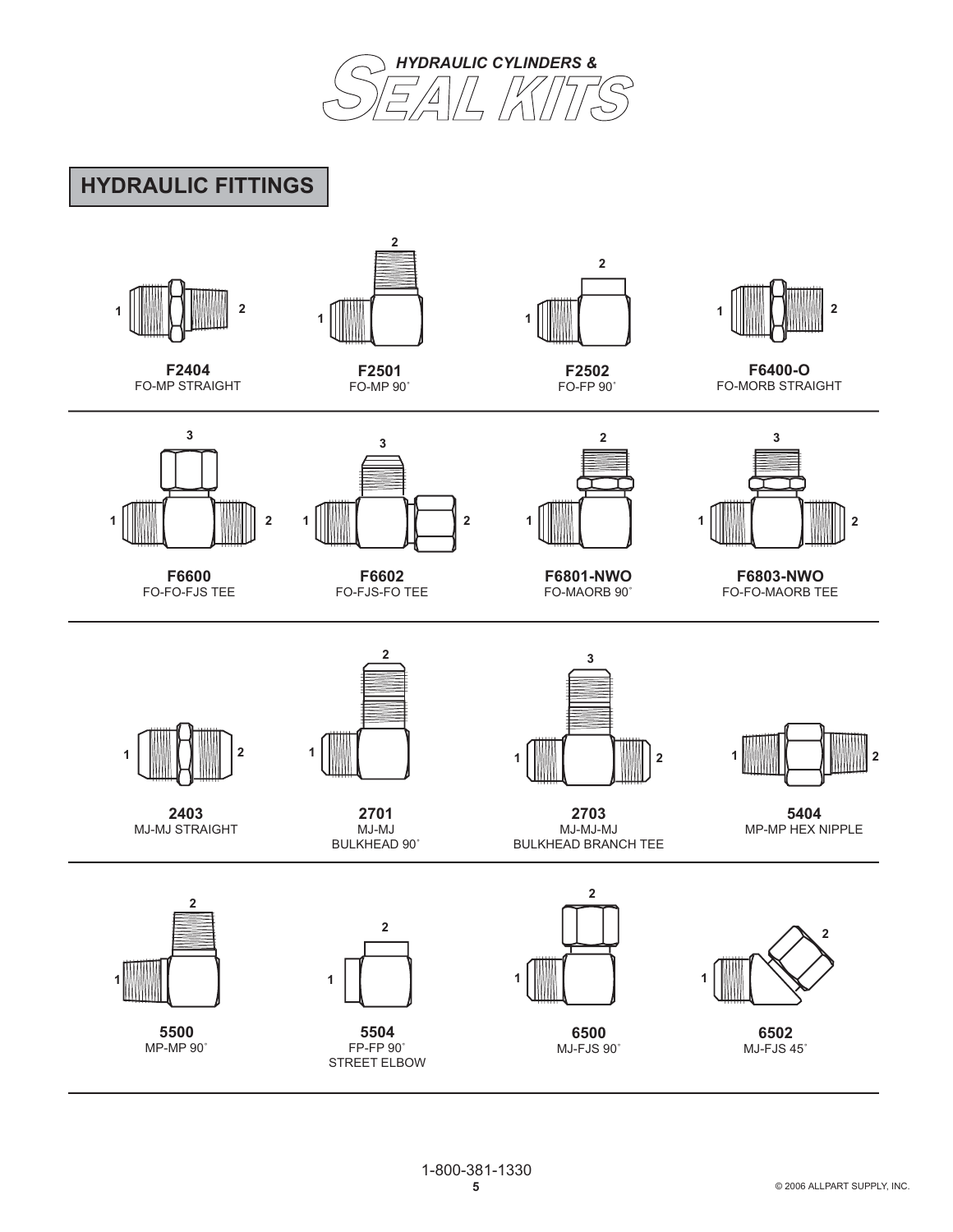

# **HYDRAULIC HOSES**

| <b>FEMALE JIC</b><br><b>STRAIGHT</b> | <b>FEMALE JIC</b><br>$45^\circ$ |               | <b>FEMALE JIC</b><br>$90^\circ$ | <b>MALE PIPE SWIVEL</b><br><b>STRAIGHT</b> |
|--------------------------------------|---------------------------------|---------------|---------------------------------|--------------------------------------------|
| <b>HOSE SIZE</b>                     | <b>JIC STRAIGHT</b>             | <b>JIC 45</b> | <b>JIC 90</b>                   | <b>PIPE STRAIGHT</b>                       |
| 1/4"                                 | 04G-04FJX                       | 04G-04FJX45   | 04G-04FJX90                     | <b>O4G-04MPX</b>                           |
| 3/8"                                 | 06G-06FJX                       | 06G-06FJX45   | 06G-06FJX90                     | 06G-06MPX                                  |
| 1/2"                                 | 08G-08FJX                       | 08G-08FJX45   | 08G-08FJX90                     | 08G-08MPX                                  |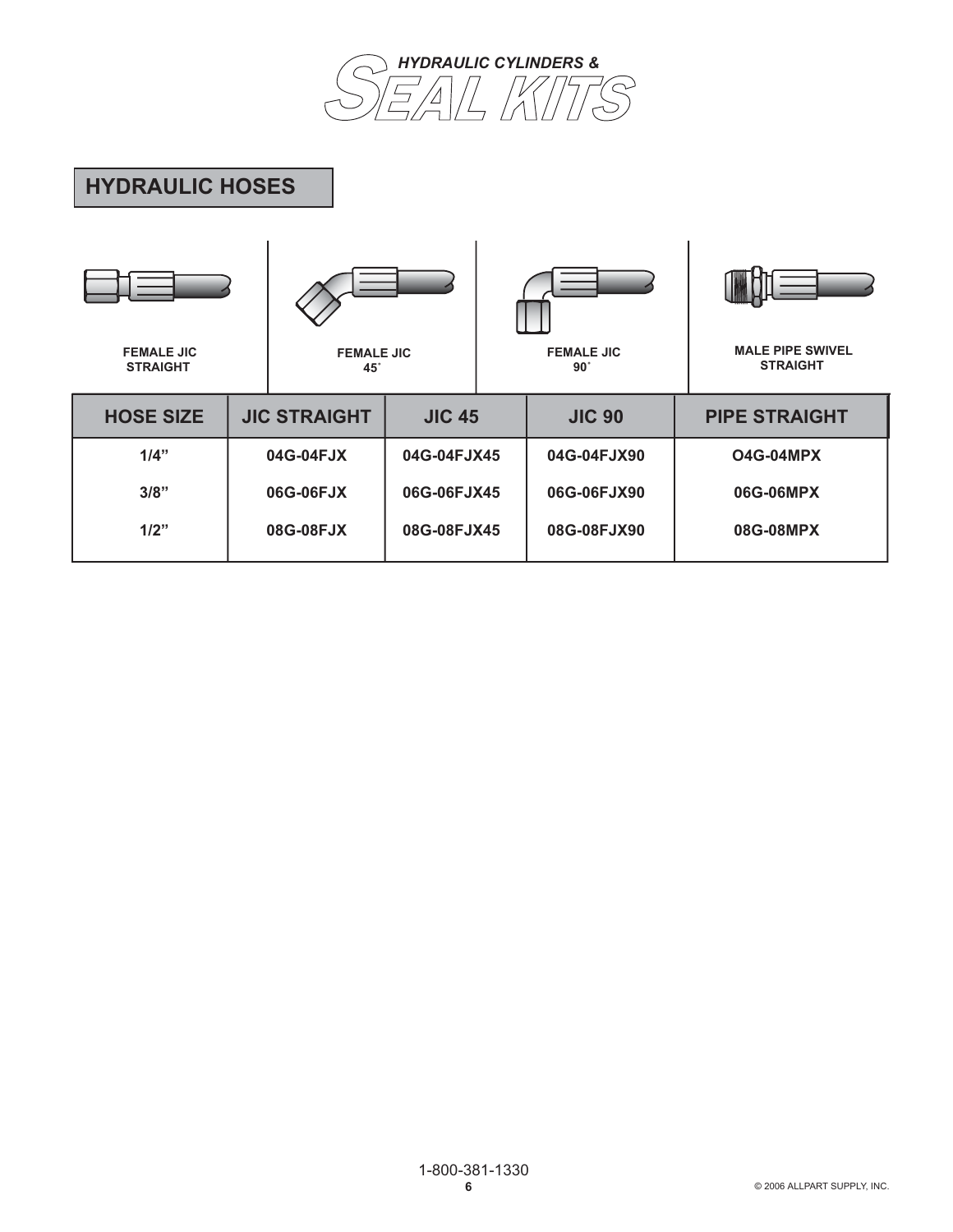

# **AMERICAN LIFT, LIFT DISTRIBUTORS**

| 7,000 LBS CAPACITY                             |                |                                  |  |
|------------------------------------------------|----------------|----------------------------------|--|
| <b>CYLINDER</b>                                | <b>SEALS</b>   | <b>NOTES</b>                     |  |
|                                                | AM-25001500AA  | ARLINGTON AUTO 1.50" SHAFT       |  |
| EA-021-000<br>2.5" BORE X 36"<br><b>STROKE</b> | AM-25001750AA  | ARLINGTON AUTO 1.75" SHAFT       |  |
|                                                | AM-25001500CAN | READY MACHINE 1.50" SHAFT        |  |
|                                                | AM-25001750CAN | <b>READY MACHINE 1.75" SHAFT</b> |  |
|                                                | AM-25001500THI | <b>TEXAS HYDRAULICS</b>          |  |
|                                                | AM-25001500KER | <b>IMPORT</b>                    |  |

| 9,000 to 12,000 LBS CAPACITY                 |                |                                  |
|----------------------------------------------|----------------|----------------------------------|
| <b>CYLINDER</b>                              | <b>SEALS</b>   | <b>NOTES</b>                     |
| EA-021-001<br>3" BORF X 36"<br><b>STROKE</b> | AM-30001750AA  | ARLINGTON AUTO 1.75" SHAFT       |
|                                              | AM-30001500AA  | ARLINGTON AUTO 1.50" SHAFT       |
|                                              | AM-30001500CAN | READY MACHINE 1.50" SHAFT        |
|                                              | AM-30001750CAN | <b>READY MACHINE 1.75" SHAFT</b> |
|                                              | AM-30001500THI | <b>TEXAS HYDRAULICS</b>          |
|                                              | AM-30001750KER | <b>IMPORT</b>                    |

| <b>15,000 LBS CAPACITY</b>                       |                |                           |  |
|--------------------------------------------------|----------------|---------------------------|--|
| <b>CYLINDER</b>                                  | <b>SEALS</b>   | <b>NOTES</b>              |  |
| EA-021-005<br>3-1/2" BORE X 36"<br><b>STROKE</b> | AM-35001750CAN | READY MACHINE 1.75" SHAFT |  |

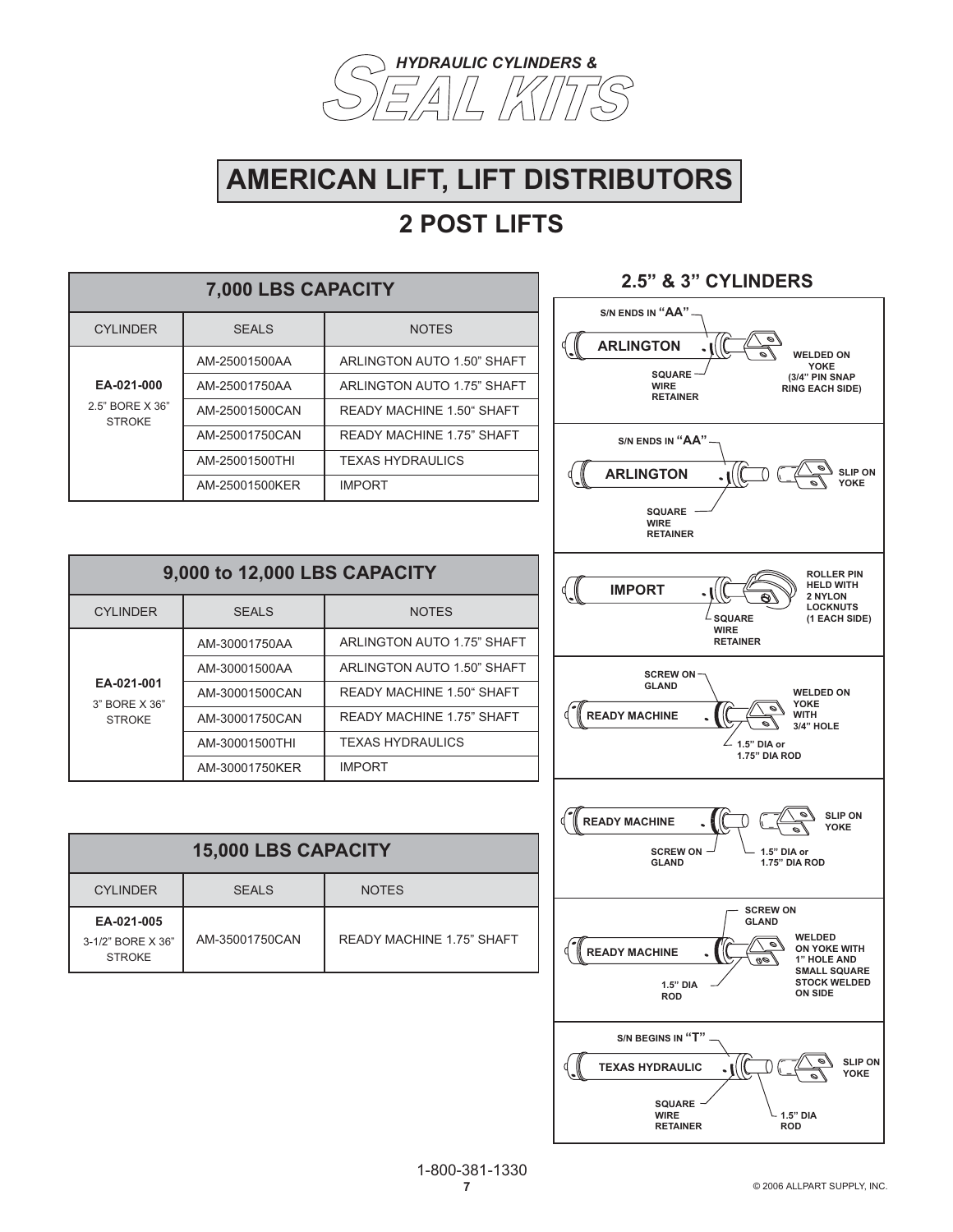

# **AMERICAN LIFT, LIFT DISTRIBUTORS**

# **4 POST LIFTS**

| 12,000 LBS CAPACITY - CHAIN STYLE         |                |                         |  |
|-------------------------------------------|----------------|-------------------------|--|
| <b>CYLINDER</b>                           | <b>SEALS</b>   | <b>NOTES</b>            |  |
| EA-021-003<br>3-1/2" BORE X<br>72" STROKE | AM-35001500AA  | ARLINGTON AUTOMATICS    |  |
|                                           | AM-35001500THI | <b>TEXAS HYDRAULICS</b> |  |
|                                           | AM-35001500CAN | <b>READY MACHINE</b>    |  |
|                                           | AM-35001500DK  | <b>DAKOTA</b>           |  |
|                                           |                |                         |  |

### **18,000 LBS CAPACITY - CHAIN STYLE**

| <b>CYLINDER</b>         | <b>SEALS</b>   | <b>NOTES</b>         |
|-------------------------|----------------|----------------------|
| EA-021-006              | AM-40001500CAN | <b>READY MACHINE</b> |
| 4" BORE X<br>72" STROKE | AM-40001500DK  | <b>DAKOTA</b>        |

| 25,000 to 30,000 LBS CAPACITY - CHAIN STYLE |                |                         |  |
|---------------------------------------------|----------------|-------------------------|--|
| <b>CYLINDER</b>                             | <b>SEALS</b>   | <b>NOTES</b>            |  |
| EA-021-008<br>5" BORE X<br>60" STROKE       | AM-50001500AA  | ARLINGTON AUTOMATICS    |  |
|                                             | AM-50001500THI | <b>TEXAS HYDRAULICS</b> |  |
|                                             | AM-50001500CAN | <b>READY MACHINE</b>    |  |
|                                             | AM-50001500DK  | <b>DAKOTA</b>           |  |

| 40,000 to 60,000 LBS CAPACITY - CHAIN STYLE |                |               |  |
|---------------------------------------------|----------------|---------------|--|
| <b>CYLINDER</b>                             | SFALS          | <b>NOTES</b>  |  |
| AM-632<br>6" BORE X<br>32" STROKE           | AM-60003000CAN | READY MACHINE |  |

| 70,000 to 80,000 LBS CAPACITY - CHAIN STYLE |                |               |  |
|---------------------------------------------|----------------|---------------|--|
| <b>CYLINDER</b>                             | <b>SEALS</b>   | <b>NOTES</b>  |  |
| AM-732<br>7" BORE X<br>32" STROKE           | AM-70003000CAN | READY MACHINE |  |

# **12,000 - 30,000 LBS LIFTS S/N ENDS IN "AA"**77 M **ARLINGTON SQUARE WIRE RETAINER SCREW ON GLAND READY MACHINE**  $\mathbb{C}\mathbb{C}$ **S/N BEGINS IN "T" TEXAS HYDRAULIC**  $\mathbb{\mathbb{C}}$ **SQUARE WIRE RETAINER**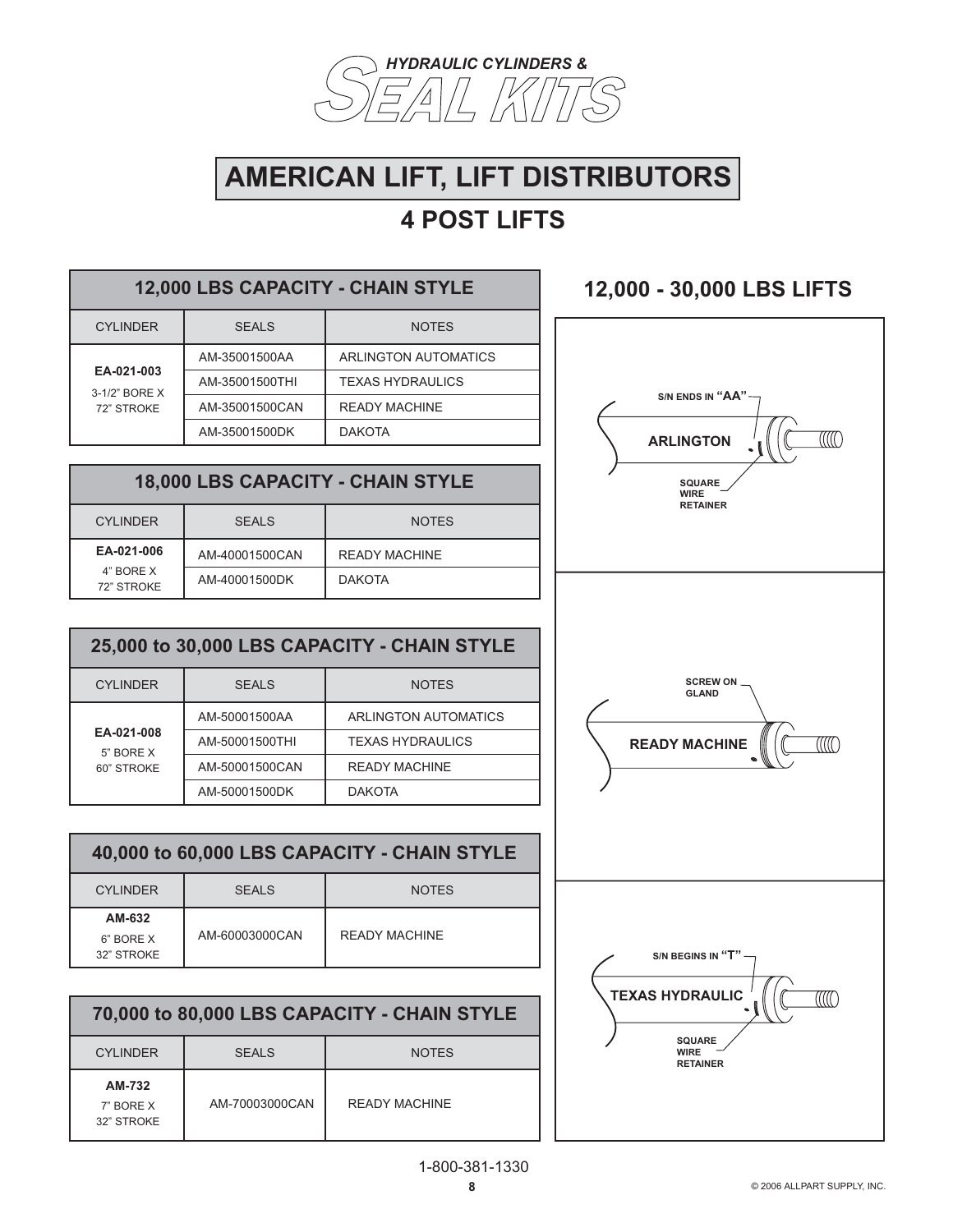



| AO MECHANICAL, AF MECHANICAL, & AL-7 |              |                       |  |
|--------------------------------------|--------------|-----------------------|--|
| <b>CYLINDER</b>                      | <b>SEALS</b> | <b>NOTES</b>          |  |
| BP-82803                             | BP-82860     | <b>HOLMAC (ALLEN)</b> |  |
|                                      | BP-83339     | MF-PACOMA (HEX)       |  |

| <b>LAS7, LASO7, &amp; LM07</b> |              |              |  |
|--------------------------------|--------------|--------------|--|
| <b>CYLINDER</b>                | <b>SEALS</b> | <b>NOTES</b> |  |
| BP-81821                       | BP-81821SK   | (UNIVERSAL)  |  |

| LMP7, LSP7                                      |            |                                  |  |
|-------------------------------------------------|------------|----------------------------------|--|
| <b>CYLINDER</b><br><b>SEALS</b><br><b>NOTES</b> |            |                                  |  |
| BP-81821                                        | BP-80748   | Serial # < 41833 Fits Cyl #80674 |  |
|                                                 | BP-81821SK | Serial # > 41833 (UNIVERSAL)     |  |

| LAS9, LASO9, LMO9, LMP9 |              |               |
|-------------------------|--------------|---------------|
| <b>CYLINDER</b>         | <b>SEALS</b> | <b>NOTES</b>  |
| BP-81921                | BP-81921SK   | UNIVERSAL KIT |

| LMP7, LSP7                                      |            |                                  |  |
|-------------------------------------------------|------------|----------------------------------|--|
| <b>CYLINDER</b><br><b>SEALS</b><br><b>NOTES</b> |            |                                  |  |
|                                                 | BP-80813   | Serial # < 41937 Fits Cyl #80800 |  |
| BP-81921                                        | BP-81921SK | Serial # > 41937 (UNIVERSAL)     |  |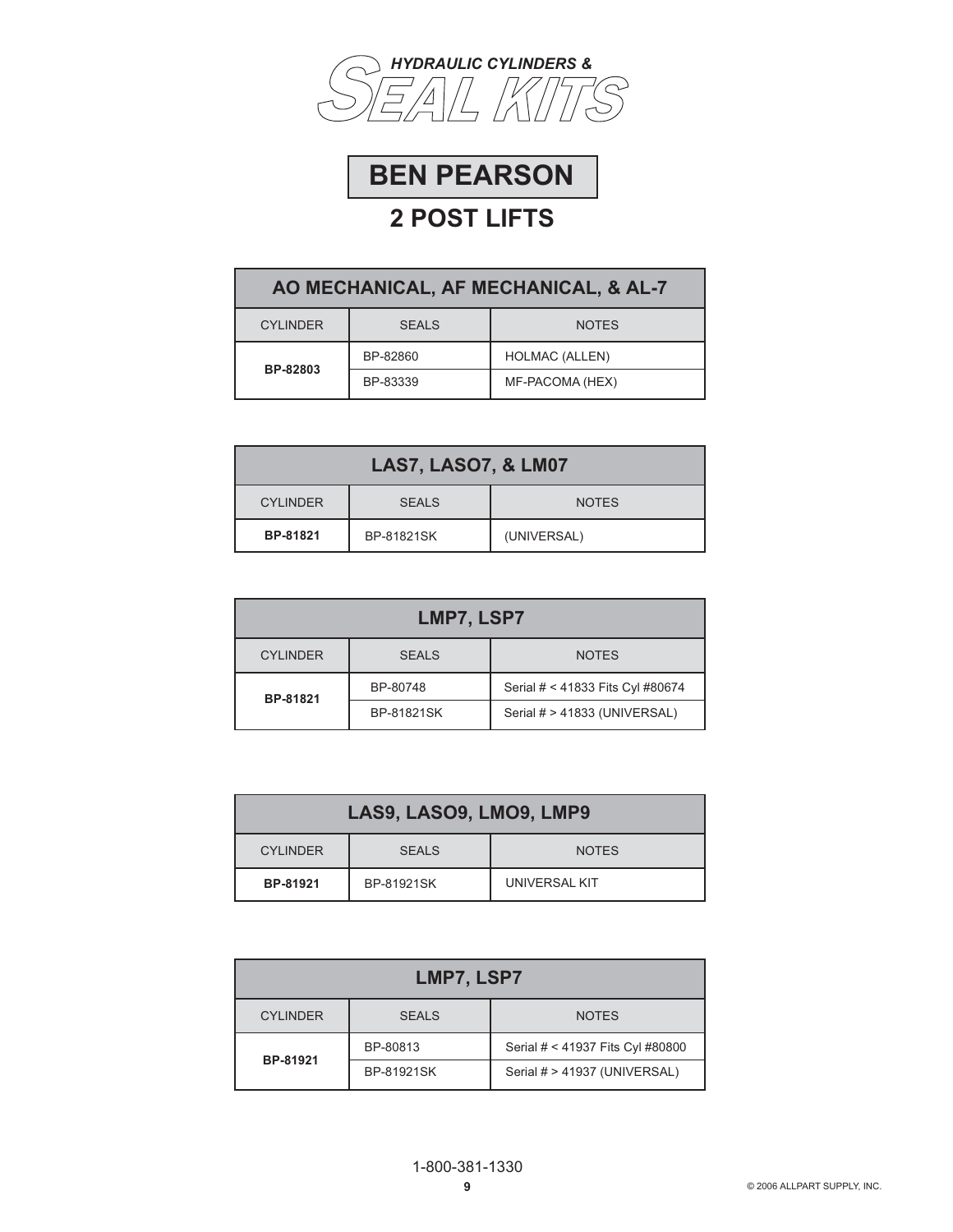



| <b>NDL5500, NDL7000</b>                         |          |                       |  |
|-------------------------------------------------|----------|-----------------------|--|
| <b>CYLINDER</b><br><b>SEALS</b><br><b>NOTES</b> |          |                       |  |
| BP-83542                                        | BP-83657 | <b>HOLMAC (ALLEN)</b> |  |
|                                                 | BP-83339 | MF-PACOMA (HEX)       |  |

| NDF7, NDO7, NDF9, NDO9                          |          |                       |  |
|-------------------------------------------------|----------|-----------------------|--|
| <b>SEALS</b><br><b>CYLINDER</b><br><b>NOTES</b> |          |                       |  |
| BP-83542                                        | BP-83657 | <b>HOLMAC (ALLEN)</b> |  |
|                                                 | BP-83339 | MF-PACOMA (HEX)       |  |

| <b>LFS 9, LFSO 9</b>         |              |                   |
|------------------------------|--------------|-------------------|
| <b>CYLINDER</b>              | <b>SEALS</b> | <b>NOTES</b>      |
| BP-82080<br><b>PUMP SIDE</b> | BP-81798     | <b>CESSNA CYL</b> |
| BP-82081<br>OFF SIDE         | BP-81799     | <b>CESSNA CYL</b> |

| 9000A, 9000F, 9000S |              |                   |
|---------------------|--------------|-------------------|
| <b>CYLINDER</b>     | <b>SEALS</b> | <b>NOTES</b>      |
| BP-91454            | BP-91454SK   | <b>CHAIN OVER</b> |

| <b>12000S</b>   |                   |                     |
|-----------------|-------------------|---------------------|
| <b>CYLINDER</b> | <b>SEALS</b>      | <b>NOTES</b>        |
| BP-91474        | <b>BP-91457SK</b> | <b>INVERTED CYL</b> |

| 9000AI, 9000SI, 12000SI                         |            |              |  |
|-------------------------------------------------|------------|--------------|--|
| <b>CYLINDER</b><br><b>SEALS</b><br><b>NOTES</b> |            |              |  |
| BP-91586                                        | BP-91586SK | INVERTED CYL |  |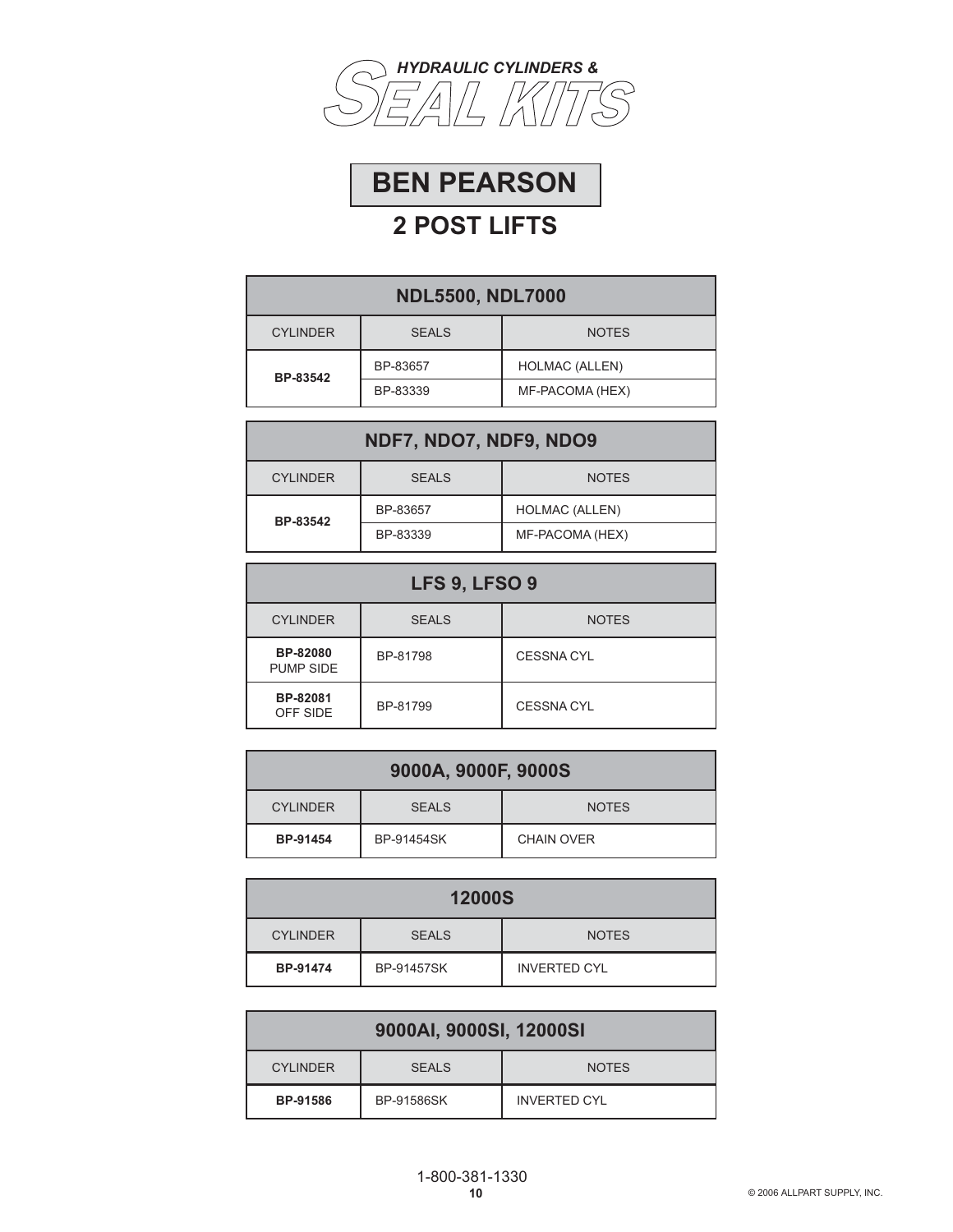



| 9000FC MAGNUM   |              |                   |
|-----------------|--------------|-------------------|
| <b>CYLINDER</b> | <b>SEALS</b> | <b>NOTES</b>      |
| BP-91732        | BP-91732SK   | <b>CHAIN OVER</b> |



| LMT9, SST9 & 12, LMA9 & 12, FAR9 & 12 |                   |              |
|---------------------------------------|-------------------|--------------|
| <b>CYLINDER</b>                       | <b>SEALS</b>      | <b>NOTES</b> |
| <b>BP-80078</b>                       | <b>BP-80078SK</b> | UNIVERSAL    |

| LMT <sub>12</sub>                               |            |                  |  |
|-------------------------------------------------|------------|------------------|--|
| <b>CYLINDER</b><br><b>SEALS</b><br><b>NOTES</b> |            |                  |  |
| <b>BP-80078</b>                                 | BP-80141   | SERIAL # < 22316 |  |
|                                                 | BP-80078SK | <b>UNIVERSAL</b> |  |

| 12000AL, 12000AS, 12000-4ML, 12000MR |                   |              |
|--------------------------------------|-------------------|--------------|
| <b>CYLINDER</b>                      | SFALS             | <b>NOTES</b> |
| BP-91132                             | <b>BP-91132SK</b> | UNIVERSAL    |

| LTC <sub>9</sub>                |            |                  |
|---------------------------------|------------|------------------|
| <b>CYLINDER</b><br><b>SEALS</b> |            | <b>NOTES</b>     |
| BP-81299                        | BP-81299SK | <b>UNIVERSAL</b> |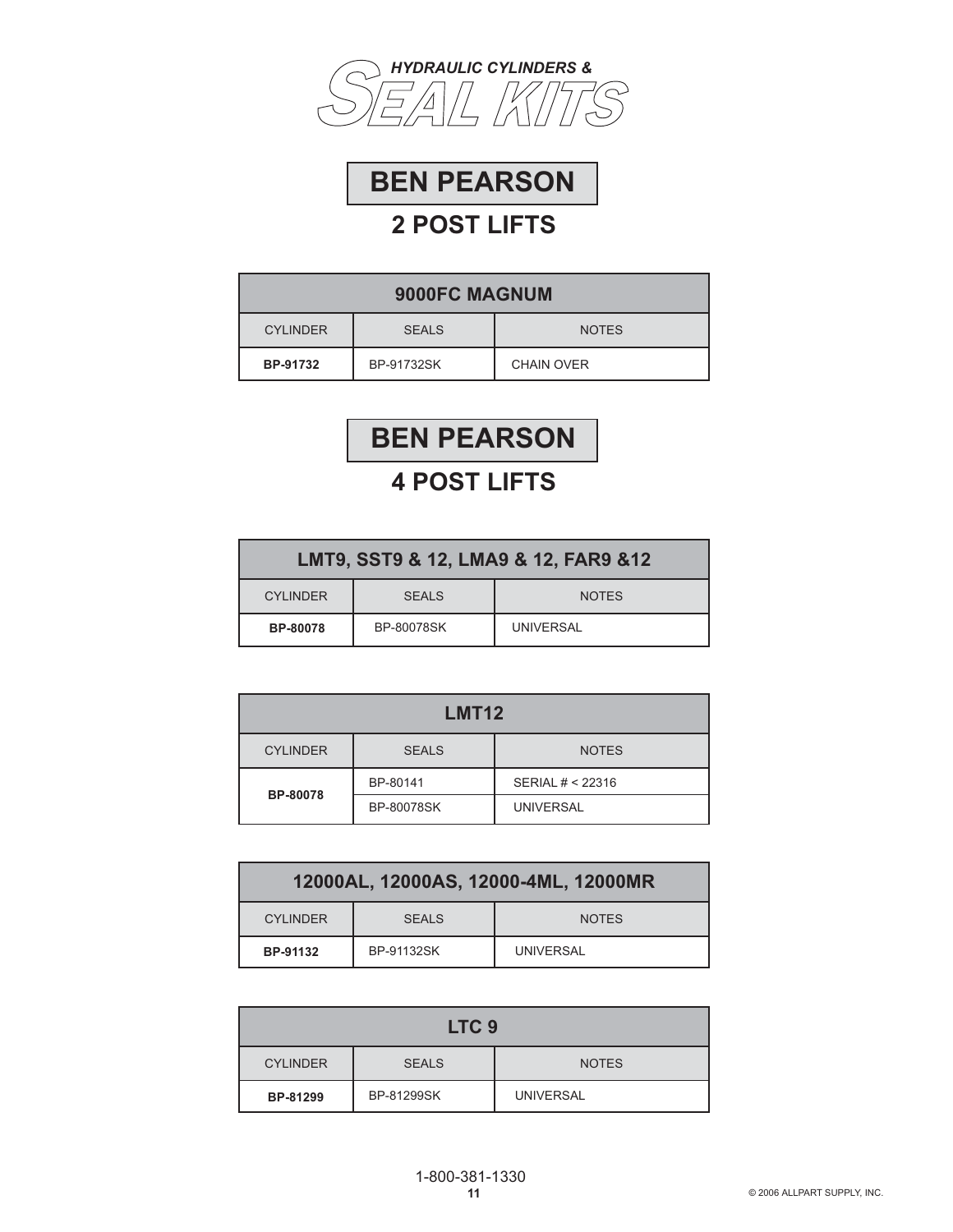



| <b>QLR-2000</b>                                 |                   |                  |  |
|-------------------------------------------------|-------------------|------------------|--|
| <b>CYLINDER</b><br><b>SEALS</b><br><b>NOTES</b> |                   |                  |  |
| BP-81311                                        | <b>BP-81311SK</b> | <b>UNIVERSAL</b> |  |

| <b>LMT22</b>    |              |               |  |
|-----------------|--------------|---------------|--|
| <b>CYLINDER</b> | <b>SEALS</b> | <b>NOTES</b>  |  |
| BP-80410        | BP-81915     | <b>PRINCE</b> |  |
|                 | BP-80455     | <b>LANTEX</b> |  |

| <b>LMT30</b>                                    |          |               |  |
|-------------------------------------------------|----------|---------------|--|
| <b>CYLINDER</b><br><b>SEALS</b><br><b>NOTES</b> |          |               |  |
| BP-80817                                        | BP-82123 | <b>PRINCE</b> |  |

| 25000-4, 25000-4W, 30000-4, 30000-4W            |                   |           |  |
|-------------------------------------------------|-------------------|-----------|--|
| <b>CYLINDER</b><br><b>SEALS</b><br><b>NOTES</b> |                   |           |  |
| BP-91197                                        | <b>BP-91197SK</b> | UNIVERSAL |  |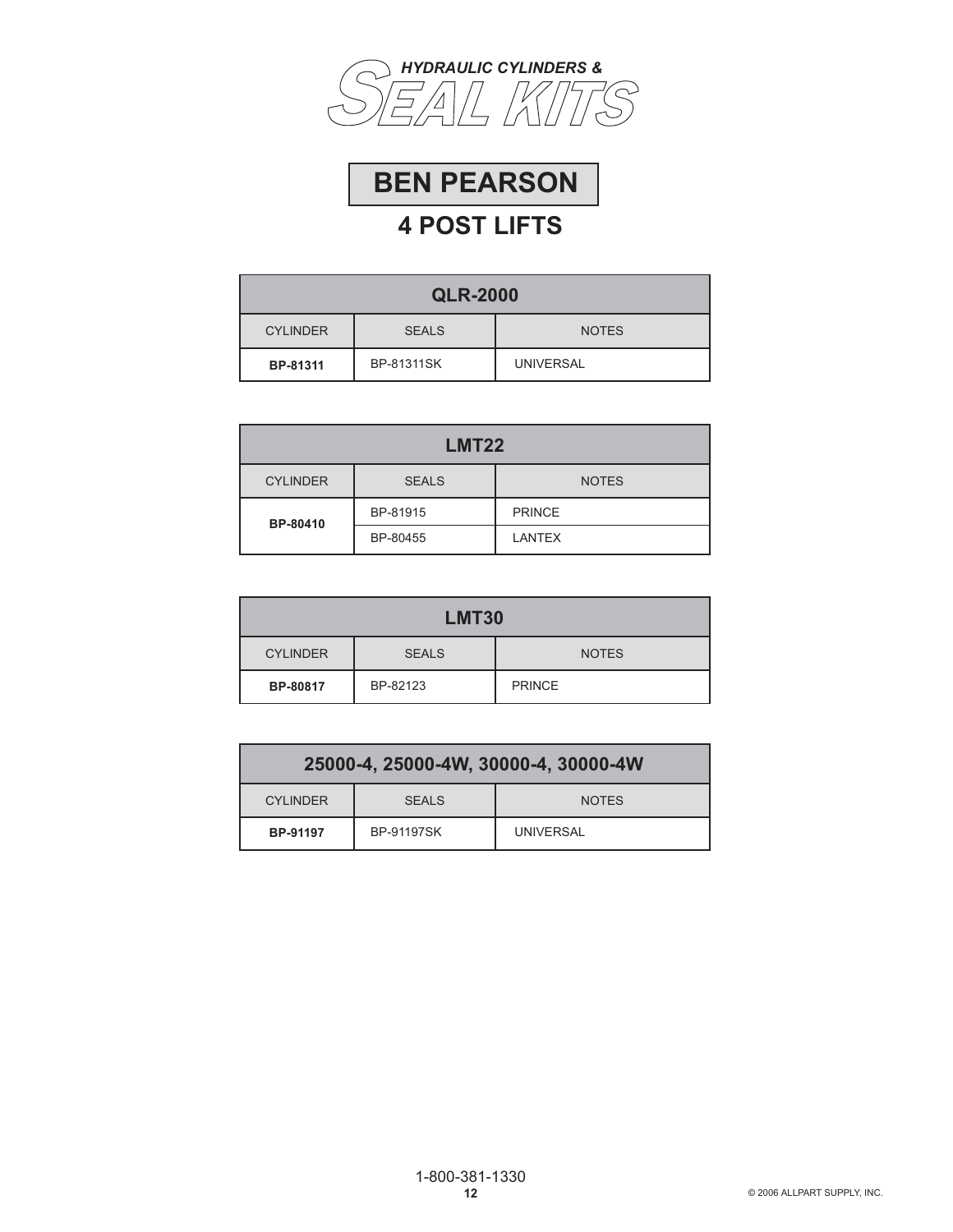



| 15000, 15002, 18000, 18002         |              |              |  |
|------------------------------------|--------------|--------------|--|
| <b>CYLINDER</b>                    | <b>SEALS</b> | <b>NOTES</b> |  |
| CH-15005<br>2.5" BORE x 69" STROKE | CH-11191     | MF-PACOMA    |  |

| <b>CL10, CL9</b>                 |              |              |  |
|----------------------------------|--------------|--------------|--|
| <b>CYLINDER</b>                  | <b>SEALS</b> | <b>NOTES</b> |  |
| CH-16138<br>2" BORE x 68" STROKE | CH-11014     | MF-PACOMA    |  |

| <b>39000S</b>                    |              |              |  |
|----------------------------------|--------------|--------------|--|
| <b>CYLINDER</b>                  | <b>SEALS</b> | <b>NOTES</b> |  |
| CH-36135<br>2" BORE x 65" STROKE | CH-11014     | MF-PACOMA    |  |

# **12000, 36000, 37000, 39000, 70000, 71000**

| <b>CYLINDER</b>                            | <b>SEALS</b> | <b>NOTES</b>         |
|--------------------------------------------|--------------|----------------------|
| <b>ORIGINAL</b><br>36115                   | CH-11014     | MF-PACOMA            |
| 2" BORE x 72" STROKE<br><b>REPLACEMENT</b> | CH-11019     | <b>HOLMAC</b>        |
| CH-39097<br>2" BORE x 72" STROKE           | CH-11018     | ARLINGTON AUTOMATICS |

### **20000, 21000, 26000, 27000, 28000, 30000, 31000, 33000, 35000**

| <b>CYLINDER</b>                                     | <b>SEALS</b> | <b>NOTES</b>               |
|-----------------------------------------------------|--------------|----------------------------|
| <b>ORIGINAL</b>                                     | CH-11013     | <b>HOLMAC</b>              |
| 200001<br>2.5" BORE x 36.5"<br><b>STROKE</b>        | CH-11012     | ARLINGTON AUTOMATICS       |
|                                                     | CH-11037     | <b>BRUNNING</b>            |
| <b>REPLACEMENT</b><br>CH-31265<br>2.5" BORE x 36.5" | CH-11038     | <b>LANTEX</b>              |
|                                                     | CH-11062     | MF-PACOMA                  |
| <b>STROKE</b>                                       | CH-11075     | MARION - 3" X 36.5" STROKE |

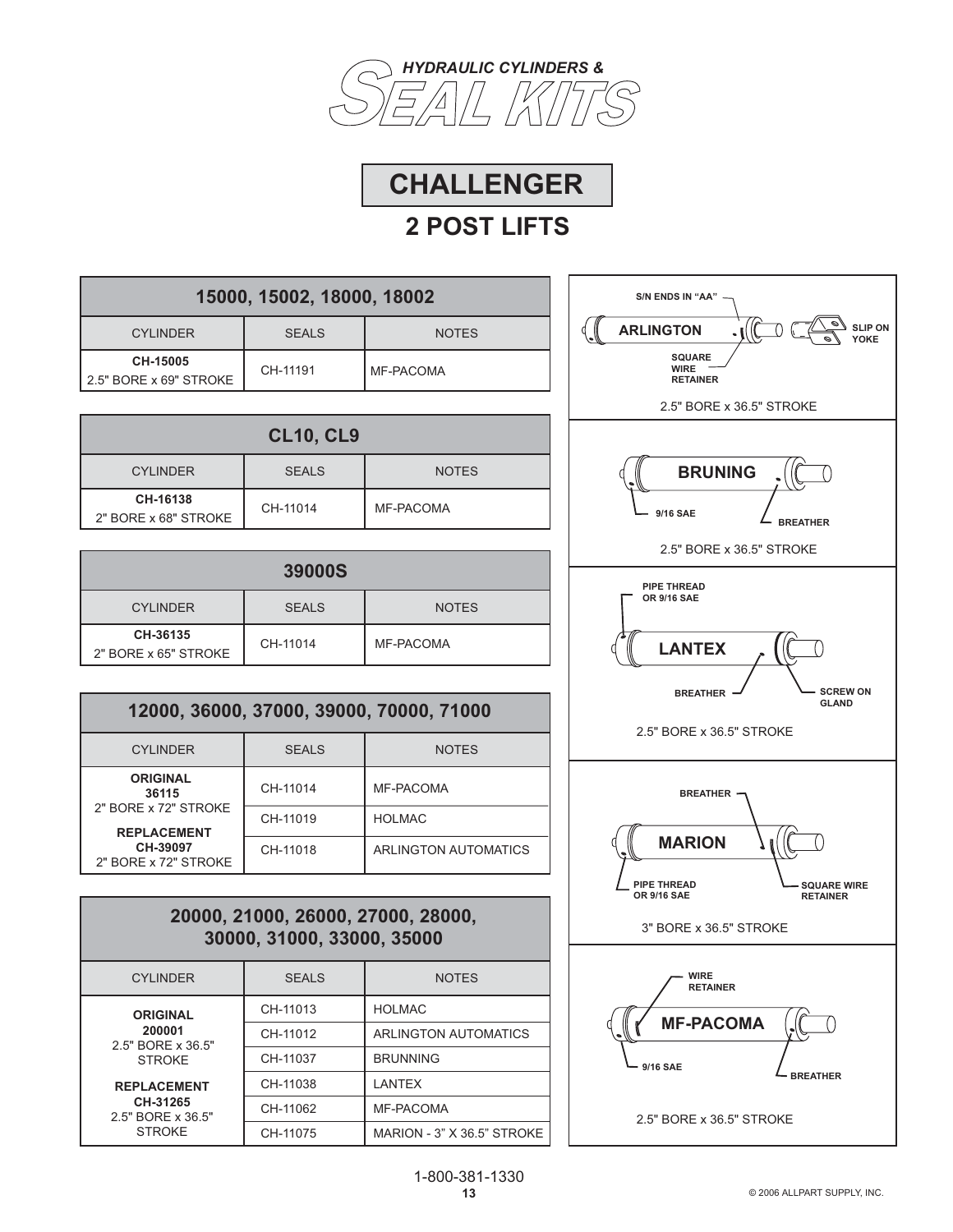



Ξ

| <b>12K CAPACITY - CHAIN STYLE</b>                                               |                               |                             |  |
|---------------------------------------------------------------------------------|-------------------------------|-----------------------------|--|
| <b>CYLINDER</b>                                                                 | <b>SEALS</b>                  | <b>NOTES</b>                |  |
|                                                                                 | 44000 SERIES (made by HOLMAC) |                             |  |
| CH-591-50-1620<br>3-1/2" BORE X 72" STROKE<br><b>REPLACEMENT</b><br>EA-021-003H | CH-591-50-1364                | HOI MAC                     |  |
| 24012 SERIES (made by AMERICAN LIFT)                                            |                               |                             |  |
|                                                                                 | AM-35001500AA                 | <b>ARLINGTON AUTOMATICS</b> |  |
| EA-021-003                                                                      | AM-35001500THI                | <b>TEXAS HYDRAULICS</b>     |  |
| 3-1/2" BORE X 72" STROKE                                                        | AM-35001500CAN                | <b>READY MACHINE</b>        |  |
|                                                                                 | AM-35001500DK                 | <b>DAKOTA</b>               |  |
| made by BEN PERSON                                                              |                               |                             |  |
| BP-80078<br>3-1/2" BORE X 72" STROKE                                            | <b>BP-80078SK</b>             | <b>UNIVERSAL</b>            |  |

| 24018 (AR, ARXL, LR, XL) |                |                      |  |
|--------------------------|----------------|----------------------|--|
| <b>CYLINDER</b>          | <b>SEALS</b>   | <b>NOTES</b>         |  |
| EA-021-006               | AM-40001500CAN | <b>READY MACHINE</b> |  |
| 4" BORE x 72" STROKE     | AM-40001500DK  | <b>DAKOTA</b>        |  |

| 24025 SERIES and 24030 SERIES  |                |                         |
|--------------------------------|----------------|-------------------------|
| <b>CYLINDER</b>                | <b>SEALS</b>   | <b>NOTES</b>            |
| EA-021-008                     | AM-50001500AA  | ARLINGTON AUTOMATICS    |
|                                | AM-50001500THI | <b>TEXAS HYDRAULICS</b> |
| 5" BORE x 60"<br><b>STROKE</b> | AM-50001500CAN | <b>READY MACHINE</b>    |
|                                | AM-50001500CAN | <b>DAKOTA</b>           |

# **12,000 - 30,000 LBS CHAIN STYLE LIFTS**

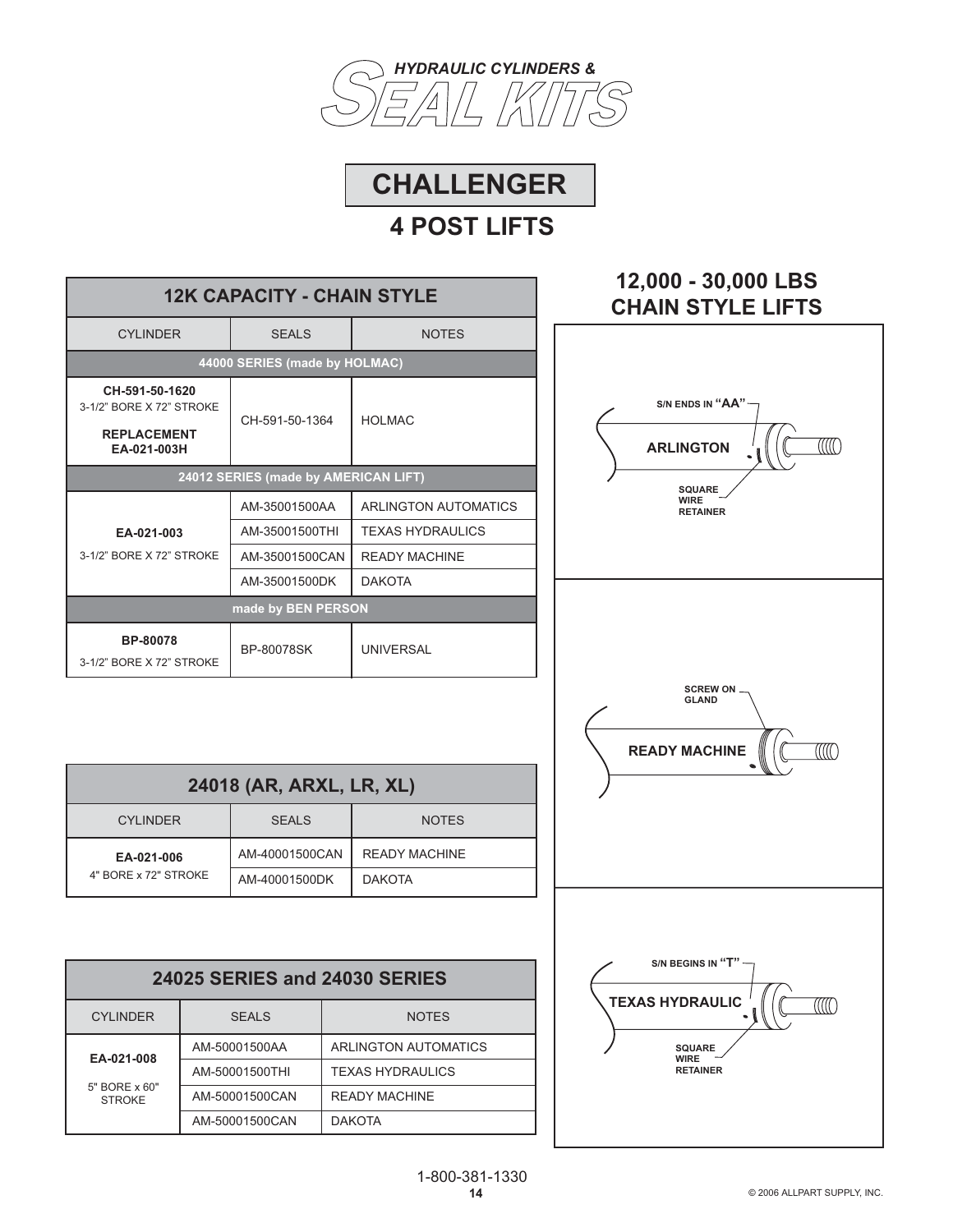



| <b>24050 SERIES and 24060 SERIES</b>     |                |                      |
|------------------------------------------|----------------|----------------------|
| <b>CYLINDER</b>                          | <b>SEALS</b>   | <b>NOTES</b>         |
| AM-632<br>6" BORE x 32"<br><b>STROKE</b> | AM-60003000CAN | <b>READY MACHINE</b> |

| <b>24080 SERIES</b>                      |                |                      |
|------------------------------------------|----------------|----------------------|
| <b>CYLINDER</b>                          | <b>SEALS</b>   | <b>NOTES</b>         |
| AM-732<br>7" BORE x 32"<br><b>STROKE</b> | AM-70003000CAN | <b>READY MACHINE</b> |

| 40000 SERIES, 40E, 40N, 40S - CABLE LIFT |                |              |  |
|------------------------------------------|----------------|--------------|--|
| <b>CYI INDER</b>                         | <b>SFALS</b>   | <b>NOTES</b> |  |
| CH-40080<br>3.25" BORE x 60" STROKE      | CH-501-59-1821 | HOI MAC      |  |
| CH-44011<br>3.25" BORE x 72" STROKE      | 44011SK        | MF-PACOMA    |  |

| 44 (EAX, EFX, XAX, XFX, XRX) - CHAIN STYLE   |            |              |
|----------------------------------------------|------------|--------------|
| <b>CYLINDER</b>                              | SFALS      | <b>NOTES</b> |
| CH-44011<br>2.5" BORE x 69"<br><b>STROKE</b> | CH-44011SK |              |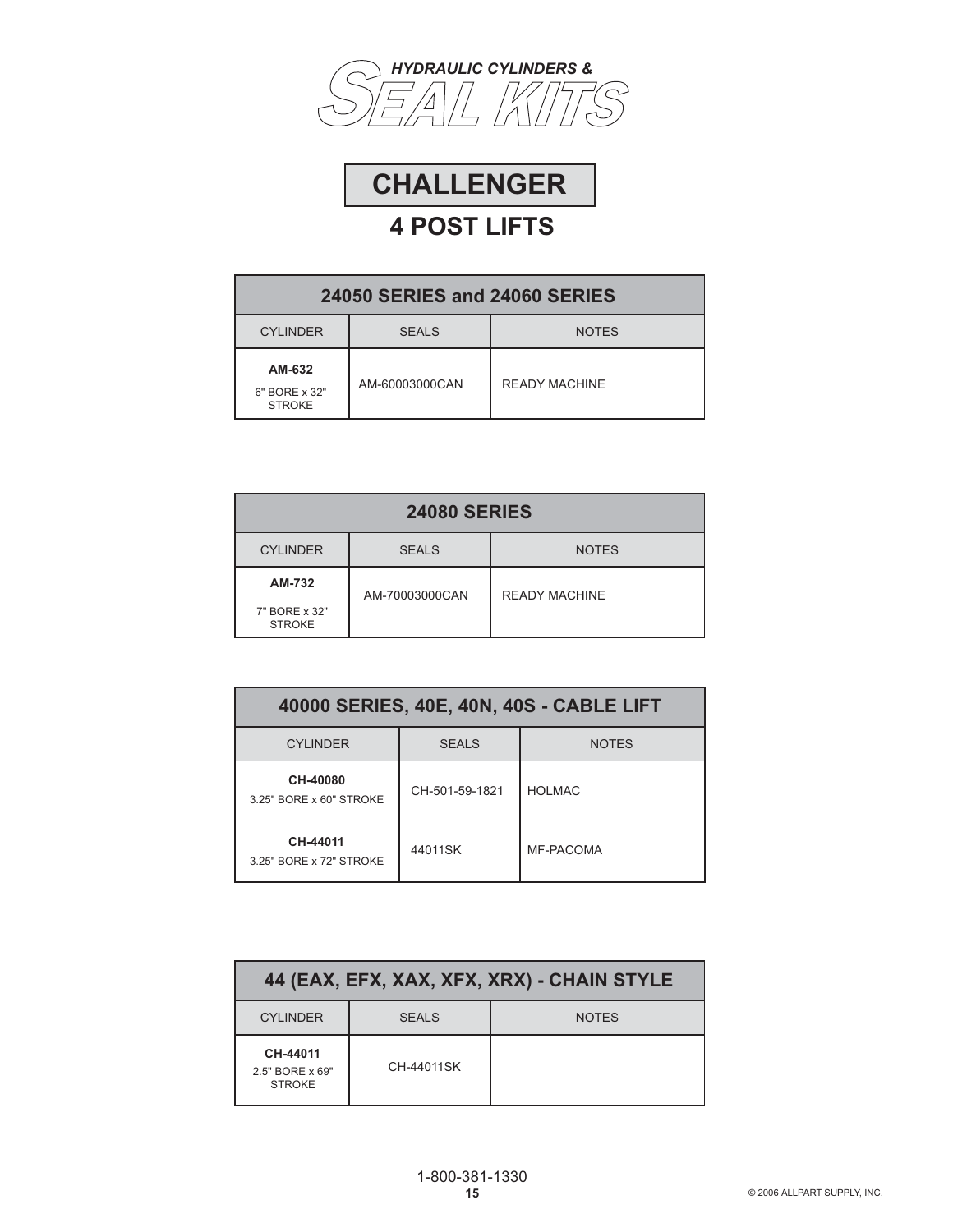



| 7,000 TO 9,000 LBS CAPACITY                    |                  |                                  |
|------------------------------------------------|------------------|----------------------------------|
| CYI INDER                                      | SFALS            | <b>NOTES</b>                     |
|                                                | AM-25001500AA    | ARLINGTON AUTO 1.5" SHAFT        |
| EA-021-000<br>2.5" BORE X 36"<br><b>STROKE</b> | AM-25001750AA    | ARLINGTON AUTO 1.75" SHAFT       |
|                                                | AM-25001500CAN   | <b>READY MACHINE 1.5" SHAFT</b>  |
|                                                | AM-25001750CAN   | <b>READY MACHINE 1.75" SHAFT</b> |
|                                                | AM-25001500KEROS | <b>IMPORT OLD STYLE</b>          |
|                                                | AM-25001500KER   | <b>IMPORT NEW STYLE</b>          |



### CYLINDER SEALS NOTES **EA-021-001** 3" BORE X 36" **STROKE 10,000 TO 15,000 LBS CAPACITY** AM-30001500AA AM-30001750AA AM-30001500CAN AM-30001750CAN AM-30001750KEROS ARLINGTON AUTO 1.50" SHAFT ARLINGTON AUTO 1.75" SHAFT READY MACHINE 1.50" SHAFT READY MACHINE 1.75" SHAFT IMPORT OLD STYLE

IMPORT NEW STYLE

AM-30001750KER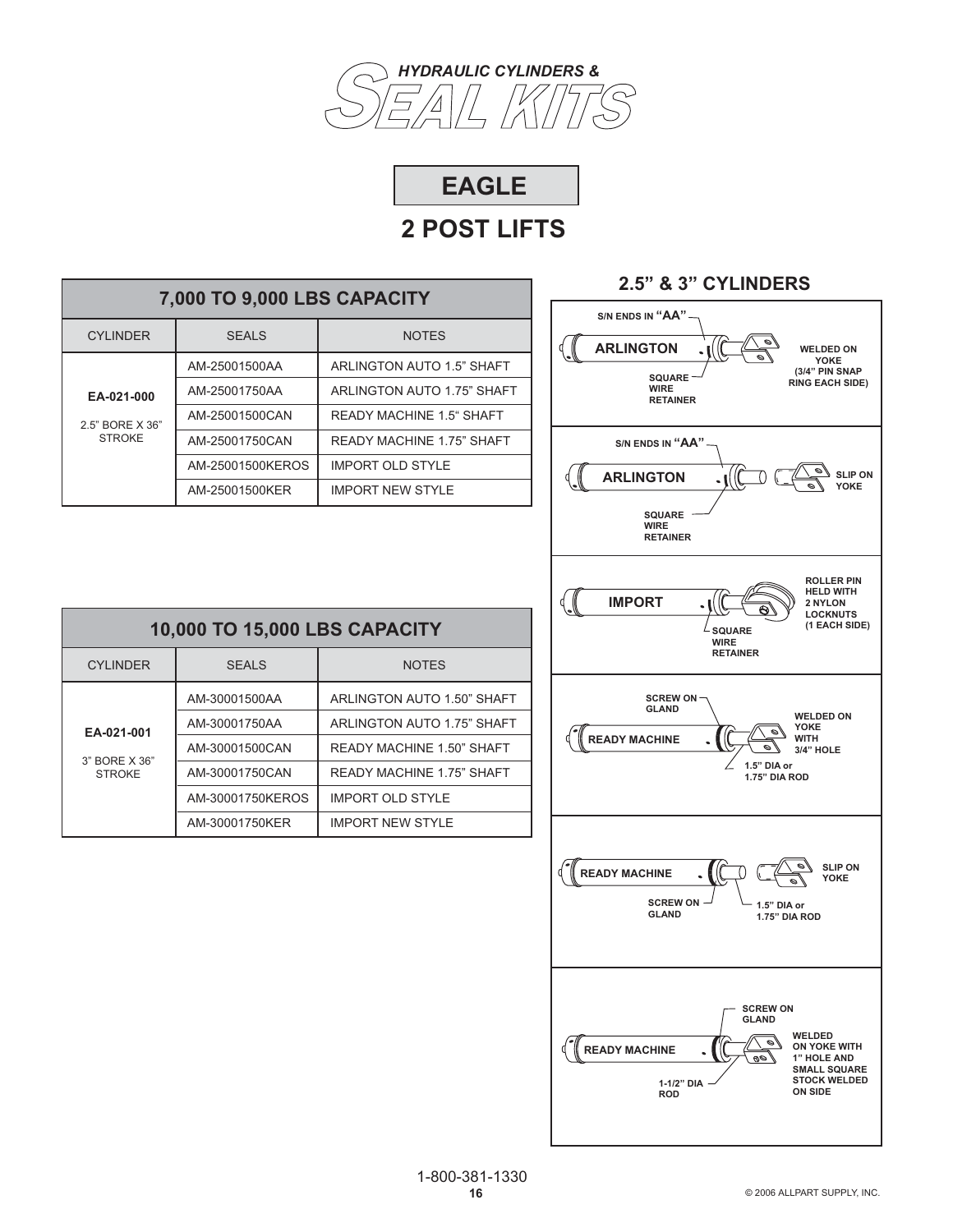



## **SS-LIFTS - 7,000 TO 9,000 LBS CAPACITY-CABLE STYLE**

| <b>CYLINDER</b>                | <b>SEALS</b> | <b>NOTES</b>                                        |
|--------------------------------|--------------|-----------------------------------------------------|
| EA-021-002                     | GF-3070      | <b>READY MACHINE - SCREW-IN</b><br><b>GLAND</b>     |
| 3" BORE X 70"<br><b>STROKE</b> | EA-3070      | <b>IMPORT - SQUARE WIRE</b><br><b>RETAINER RING</b> |

### **XLT-LIFTS - 7,000 TO 9,000 LBS CAPACITY - CABLE STYLE**

| <b>CYLINDER</b>                | <b>SEALS</b> | <b>NOTES</b>                                    |
|--------------------------------|--------------|-------------------------------------------------|
| EA-021-007                     | GF-3080      | <b>READY MACHINE - SCREW-IN</b><br><b>GLAND</b> |
| 3" BORE X 80"<br><b>STROKE</b> | EA-3080      | <b>IMPORT - SQUARE WIRE</b><br>RETAINER RING    |

### **12,000 TO 15,000 LBS CAPACITY - CHAIN STYLE**

| <b>CYLINDER</b> | SFALS          | <b>NOTES</b>         |
|-----------------|----------------|----------------------|
| EA-021-003      | AM-35001500AA  | ARLINGTON AUTOMATICS |
| 3.5" BORE X 72" | AM-35001500CAN | <b>READY MACHINE</b> |
| <b>STROKE</b>   | AM-35001500KER | <b>IMPORT</b>        |

### **25,000 TO 27,000 LBS CAPACITY - CHAIN STYLE**

| CYI INDER                        | SFALS          | <b>NOTES</b>              |
|----------------------------------|----------------|---------------------------|
| EA-021-004                       | GE-55001750CAN | READY MACHINE - 5.5" BORE |
| 5.5" BORE X 60"<br><b>STROKE</b> | GE-55001750KER | <b>IMPORT - 5.5" BORE</b> |
| $-$ OR $-$                       |                |                           |
| FO-992304                        | AM-50001500AA  | ARLINGTON AUTO - 5" BORE  |
| 5" BORE X 60"<br><b>STROKE</b>   | AM-50001500CAN | READY MACHINE - 5" BORE   |

# **12,000 - 30,000 LBS LIFTS**

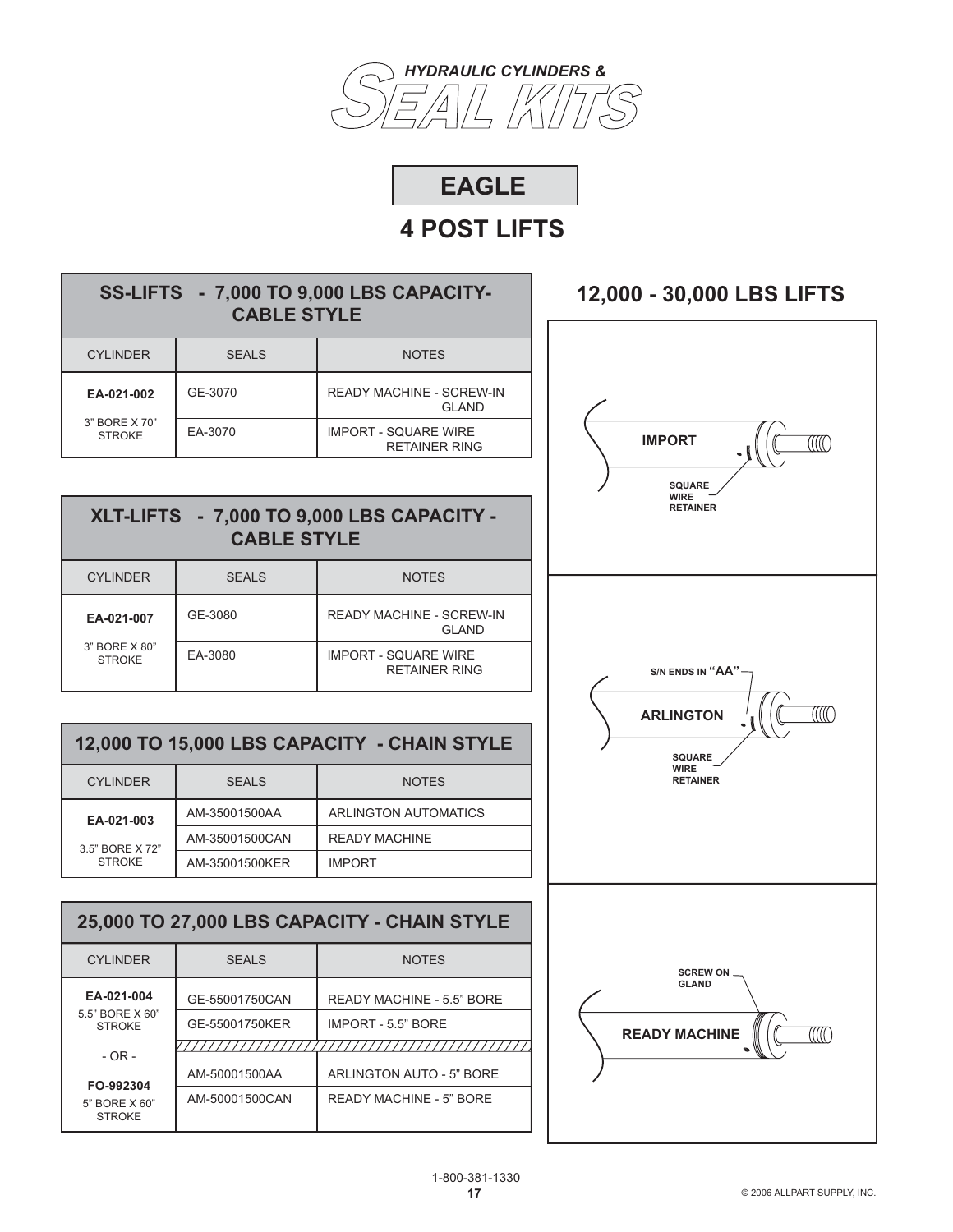



| 7000, 8000A, 9000, 9000B, 9100, 9200AR                          |           |                             |
|-----------------------------------------------------------------|-----------|-----------------------------|
| <b>CYLINDER</b>                                                 | SFALS     | <b>NOTES</b>                |
| ORIGINAL CYL.                                                   | FO-991192 | <b>WALTCO</b>               |
| FO-992301<br><b>REPLACEMENT</b><br><b>CYLINDER</b><br>EA021-000 | FO-991193 | <b>TMS</b>                  |
|                                                                 | FO-991284 | <b>PRINCE</b>               |
|                                                                 | FO-991305 | <b>HOLMAC</b>               |
|                                                                 | FO-991512 | <b>TEXAS HYDRAULICS</b>     |
|                                                                 | FO-992301 | <b>ARLINGTON AUTOMATICS</b> |

| 7000A, 9000A, ALL DP 9 and 10 Series |              |                         |
|--------------------------------------|--------------|-------------------------|
| <b>CYLINDER</b>                      | <b>SEALS</b> | <b>NOTES</b>            |
| FO-992317                            | FO-991281    | PRINCE 2" X 67.5"       |
| 2.5" BORE X 67.5"<br><b>STROKE</b>   | FO991510     | <b>TEXAS HYDRAULICS</b> |
|                                      | FO-992317    | ARLINGTON AUTOMATICS    |

| <b>DPO12 SERIES, DPO15 Series</b>               |            |                         |  |
|-------------------------------------------------|------------|-------------------------|--|
| <b>CYLINDER</b><br><b>SEALS</b><br><b>NOTES</b> |            |                         |  |
| FO-992322                                       | FO-P000709 | <b>PRINCE</b>           |  |
| 3" BORE X 68"<br><b>STROKE</b>                  | FO-991511  | <b>TEXAS HYDRAULICS</b> |  |

### **WALTCO** TMS PRINCE HOLMAC TEXAS HYDRAULICS ARLINGTON AUTOMATICS ORIGINAL CYL. **FO-992302** 3.5" BORE X 72" STROKE REPLACEMENT CYLINDER **EA-021-003 2 POST - 12000 with SINGLE CYLINDER NOTE: SEE DRAWINGS FOR 12K 4 POST CYLINDERS ON FOLLOWING PAGE** FO-991194 FO-991195 FO-991282 FO-991306 AM-35001500THI AM-35001500AA CYLINDER SEALS NOTES

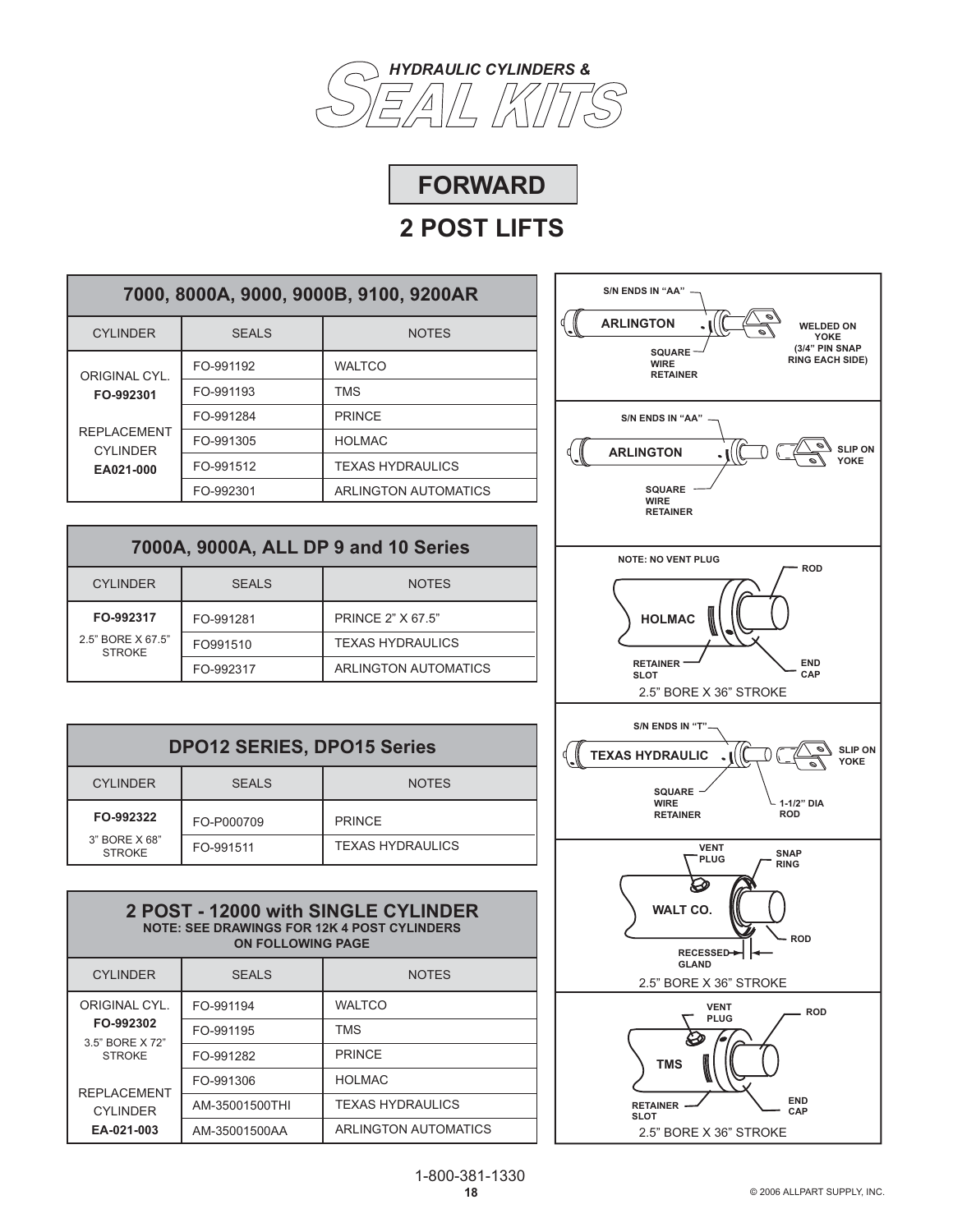



| 12000 Series (AR, LR, EL, LIMO)                     |                |                        |  |
|-----------------------------------------------------|----------------|------------------------|--|
| <b>CYLINDER</b>                                     | <b>SEALS</b>   | <b>NOTES</b>           |  |
| ORIGINAL CYL.                                       | FO-991194      | <b>WALTCO</b>          |  |
| FO-992302                                           | FO-991195      | <b>TMS</b>             |  |
| <b>REPLACEMENT</b><br><b>CYLINDER</b><br>EA-021-003 | FO-991282      | <b>PRINCF</b>          |  |
|                                                     | FO-991306      | <b>HOLMAC</b>          |  |
|                                                     | AM-35001500THI | <b>TEXAS HYDRAULIC</b> |  |
|                                                     | AM-35001500AA  | ARLINGTON AUTOMATICS   |  |

| 18000, 27000, 40000, and 50000 Series |                              |                        |
|---------------------------------------|------------------------------|------------------------|
| <b>CYLINDER</b>                       | <b>SEALS</b><br><b>NOTES</b> |                        |
| FO-992304                             | FO-991283                    | <b>PRINCF</b>          |
|                                       | FO-991307                    | <b>HOLMAC</b>          |
|                                       | FO-991308                    | <b>WALTCO</b>          |
|                                       | FO-991309                    | <b>TMS</b>             |
|                                       | AM-50001500THI               | <b>TEXAS HYDRAULIC</b> |
|                                       | AM-50001500AA                | ARLINGTON AUTOMATICS   |

| 60000 Series                                    |             |                      |  |
|-------------------------------------------------|-------------|----------------------|--|
| <b>CYLINDER</b><br><b>SEALS</b><br><b>NOTES</b> |             |                      |  |
| FO-992326                                       | FO-992326SK | 6" BORE X 60" STROKE |  |

# **12,000 - 50,000 LBS LIFTS**

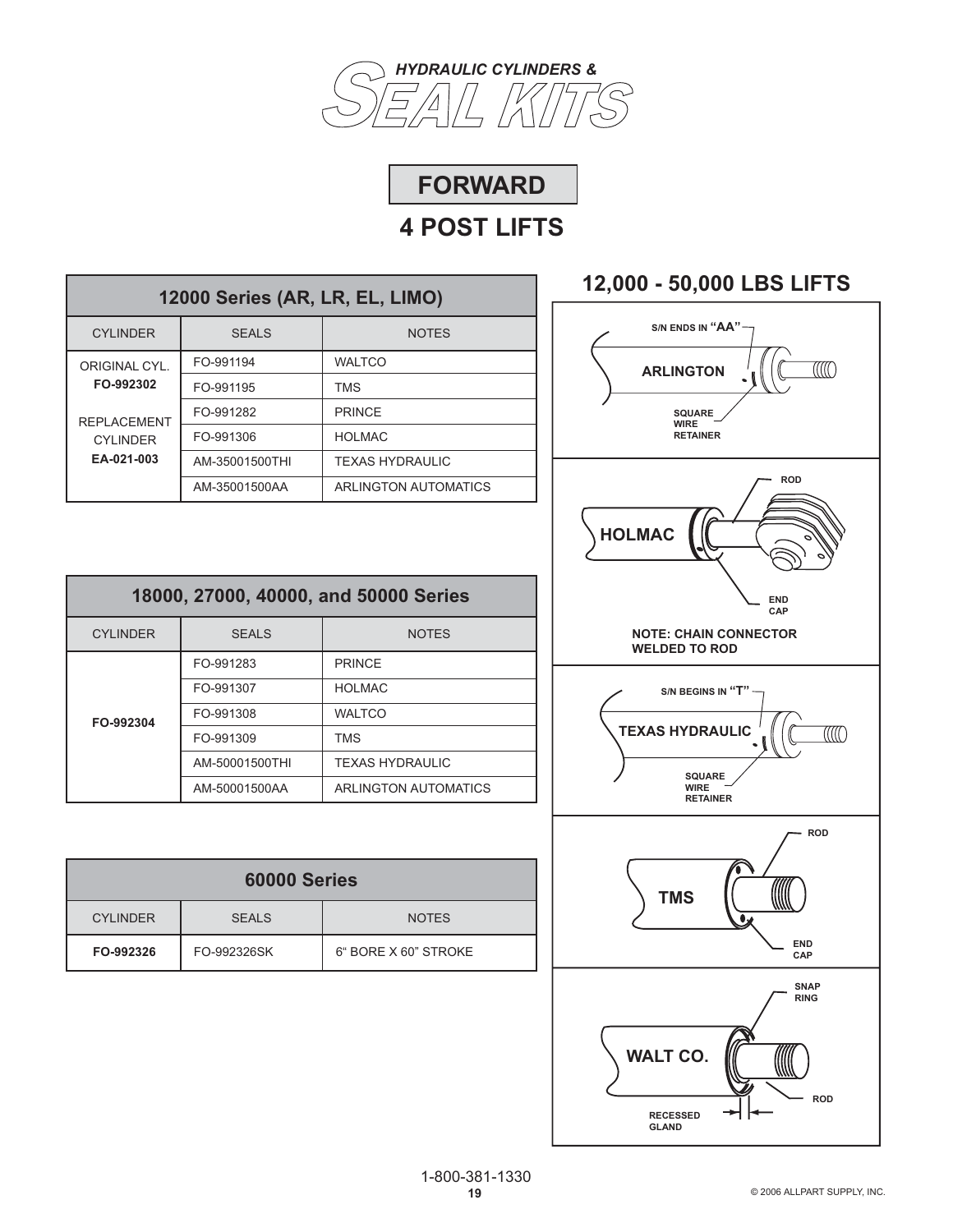



# **7,000 TO 9,000 LBS CAPACITY**

| <b>CYLINDER</b> | SFALS          | <b>NOTES</b>                |
|-----------------|----------------|-----------------------------|
| EA-021-000      | AM-25001500CAN | READY MACHINE - 1.50" SHAFT |
| 2.5" BORE X 36" | AM-25001750CAN | READY MACHINE - 1.75" SHAFT |
| <b>STROKE</b>   | AM-25001500KER | <b>IMPORT</b>               |

# **2.5" & 3" CYLINDERS**



| 10,000 TO 15,000 LBS CAPACITY                   |                |                                  |  |
|-------------------------------------------------|----------------|----------------------------------|--|
| <b>CYLINDER</b><br><b>NOTES</b><br><b>SEALS</b> |                |                                  |  |
| EA-021-001                                      | AM-30001500CAN | READY MACHINE 1.50" SHAFT        |  |
| 3" BORE X 36"                                   | AM-30001750CAN | <b>READY MACHINE 1.75" SHAFT</b> |  |
| <b>STROKE</b>                                   | AM-30001750KER | <b>IMPORT</b>                    |  |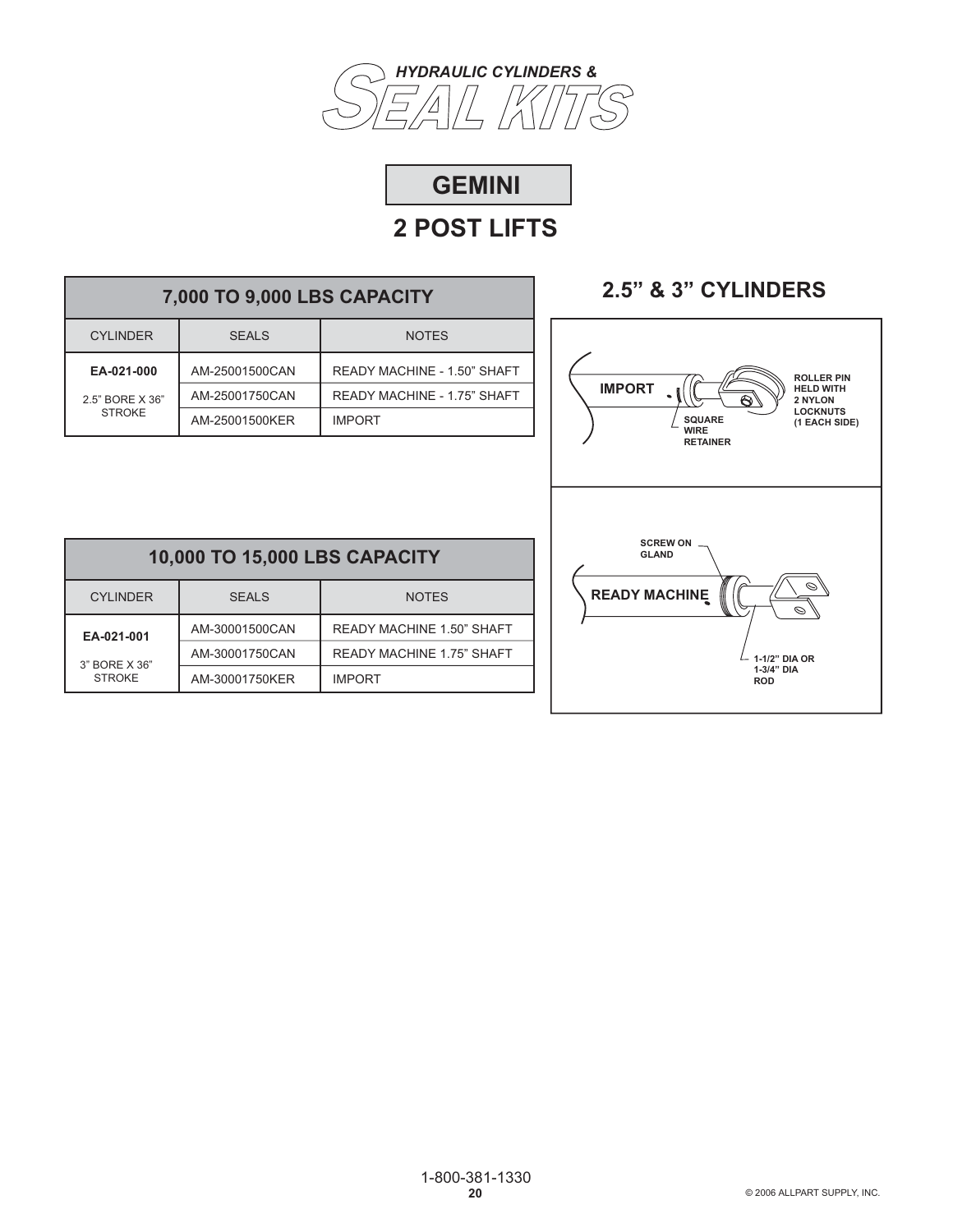

# **GEMINI**

# **4 POST LIFTS**

### **SS-LIFTS - 7,000 TO 9,000 LBS CAPACITY-CABLE STYLE**

| <b>CYLINDER</b>                | <b>SEALS</b> | <b>NOTES</b>                                        |
|--------------------------------|--------------|-----------------------------------------------------|
| EA-021-002                     | GE-3070SK    | <b>READY MACHINE - SCREW-IN</b><br>GI AND           |
| 3" BORE X 70"<br><b>STROKE</b> | EA-3070      | <b>IMPORT - SQUARE WIRE</b><br><b>RETAINER RING</b> |

### **XLT-LIFTS - 7,000 TO 9,000 LBS CAPACITY - CABLE STYLE**

| <b>CYLINDER</b>                | <b>SEALS</b> | <b>NOTES</b>                                        |
|--------------------------------|--------------|-----------------------------------------------------|
| EA-021-007                     | GE-3080      | <b>READY MACHINE - SCREW-IN</b><br>GI AND           |
| 3" BORE X 80"<br><b>STROKE</b> | EA-3080      | <b>IMPORT - SQUARE WIRE</b><br><b>RETAINER RING</b> |

### **12,000 TO 15,000 LBS CAPACITY - CHAIN STYLE**

| CYI INDER                        | <b>SEALS</b>   | <b>NOTES</b>              |
|----------------------------------|----------------|---------------------------|
| EA-021-003                       | AM-35001500CAN | <b>READY MACHINE 1.5"</b> |
| 3.5" BORF X 72"<br><b>STROKE</b> | AM-35001500KER | <b>IMPORT</b>             |

### **25,000 TO 27,000 LBS CAPACITY - CHAIN STYLE**  CYLINDER SEALS NOTES **EA-021-004** GE-55001750CAN READY MACHINE 5.5" BORE X 60" GE-55001750KER IMPORT STROKE - OR - ////////////////// ,,,,,,,,,,,,,,,,,,,,,,,,,,,,,, **FO-992304** AM-50001500CAN READY MACHINE 5" BORE X 60' STROKE

# **12,000 - 30,000 LBS LIFTS**

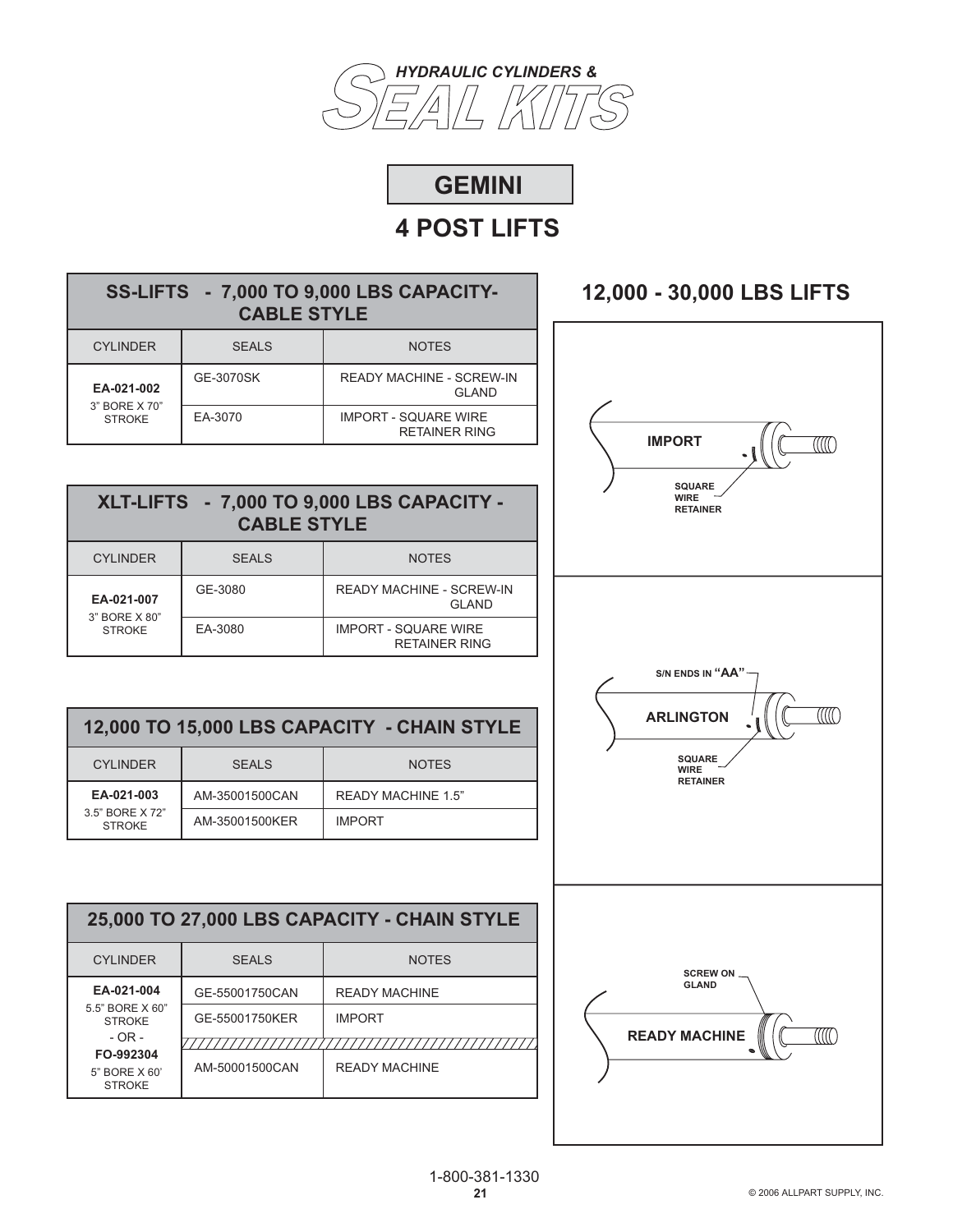



| 7,000 TO 9,000 LBS CAPACITY    |                               |                            |                                                                                 |
|--------------------------------|-------------------------------|----------------------------|---------------------------------------------------------------------------------|
| <b>CYLINDER</b>                | <b>SEALS</b>                  | <b>NOTES</b>               |                                                                                 |
| EA-021-000                     | AM-25001500AA                 | ARLINGTON AUTO 1.5" SHAFT  |                                                                                 |
| 2.5" BORE X 36"                | AM-25001750AA                 | ARLINGTON AUTO 1.75" SHAFT | <b>WELDED ON</b><br>YOKE<br>S/N ENDS IN "AA"                                    |
| <b>STROKE</b>                  | AM-25001500THI                | <b>TEXAS HYDRAULICS</b>    | (3/4" PIN SNAP<br><b>RING EACH SIDE)</b><br>$\mathscr{O}_4$<br><b>ARLINGTON</b> |
|                                |                               |                            | <b>SQUARE</b><br>1-1/2" DIA<br><b>WIRE</b><br><b>ROD</b><br><b>RETAINER</b>     |
|                                | 10,000 TO 15,000 LBS CAPACITY |                            |                                                                                 |
| <b>CYLINDER</b>                | <b>SEALS</b>                  | <b>NOTES</b>               | <b>SLIP ON</b><br>S/N ENDS IN "AA"<br>YOKE                                      |
| EA-021-001                     | AM-30001500AA                 | ARLINGTON AUTO 1.50" SHAFT | <b>ARLINGTON</b>                                                                |
| 3" BORE X 36"<br><b>STROKE</b> | AM-30001750AA                 | ARLINGTON AUTO 1.75" SHAFT |                                                                                 |
|                                | AM-30001500THI                | <b>TEXAS HYDRAULIC</b>     | <b>SQUARE</b><br>1-3/4" DIA<br><b>WIRE</b><br><b>ROD</b><br><b>RETAINER</b>     |
|                                |                               |                            | SLIP ON<br>YOKE<br>S/N ENDS IN "T"-<br><b>TEXAS HYDRAULIC</b>                   |
|                                |                               |                            | SQUARE<br><b>WIRE</b><br>1-1/2" DIA<br><b>RETAINER</b><br><b>ROD</b>            |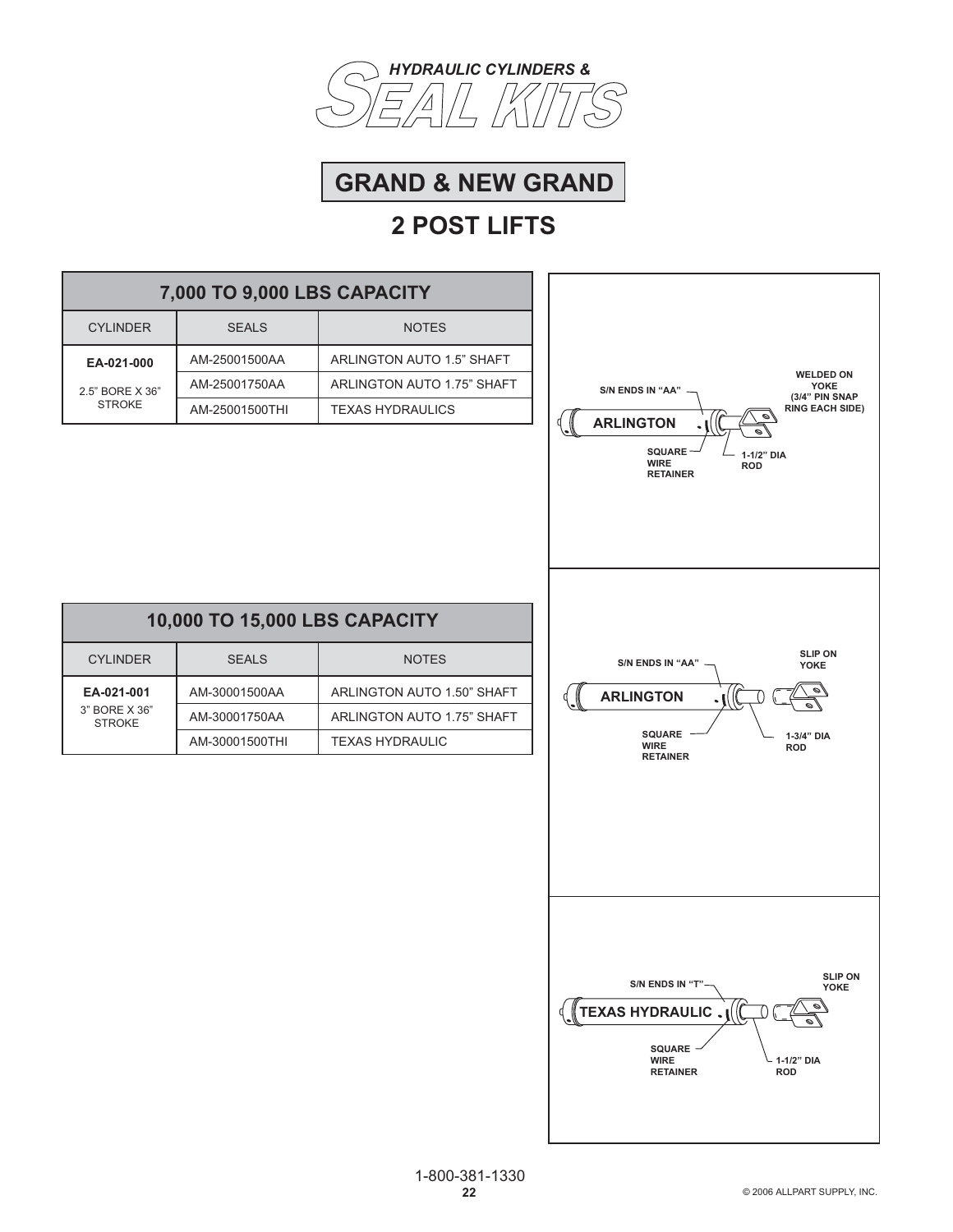



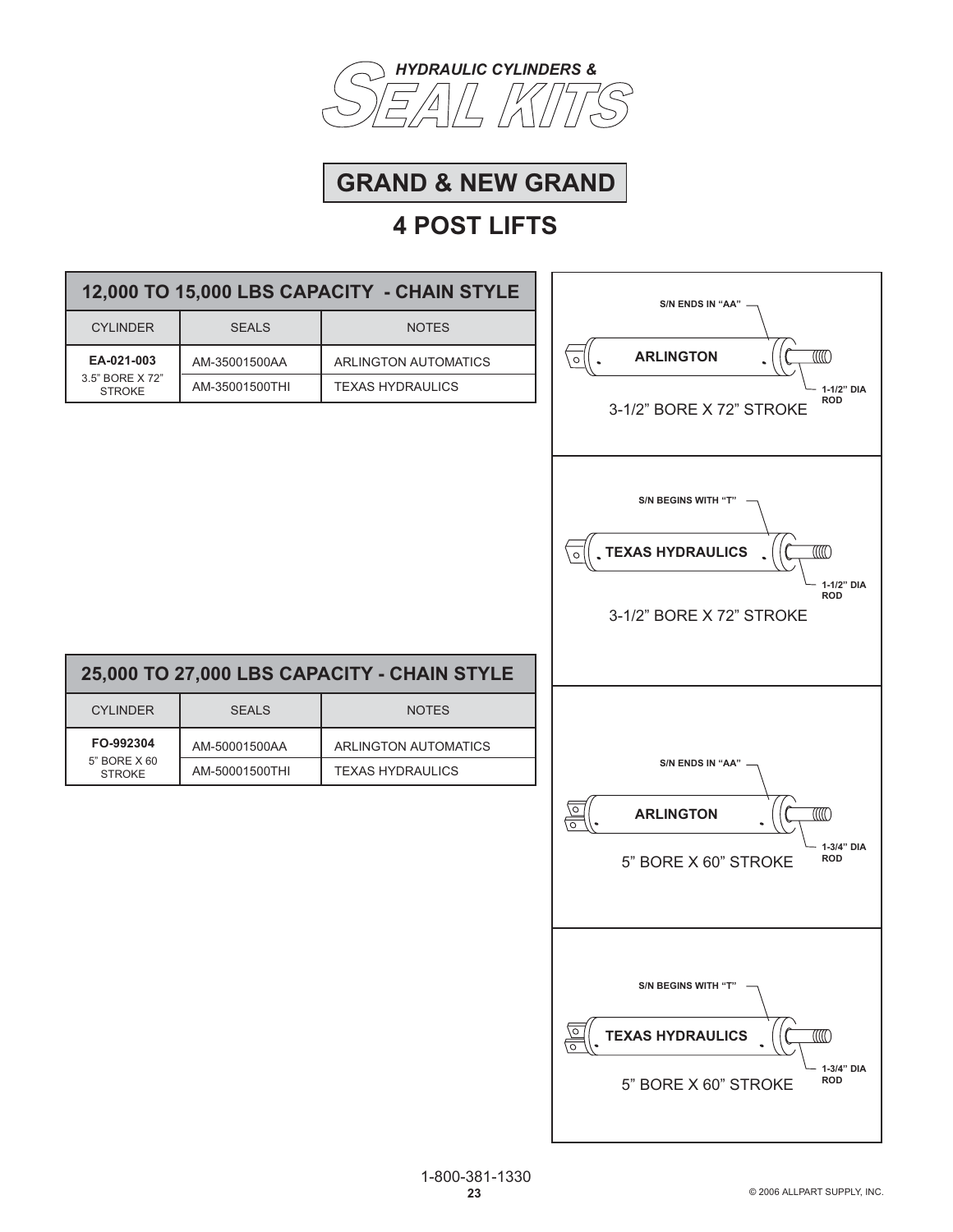



| CBT-70, 90, CFF-70, 70PL, 70S,<br>CFF-90, 90PL, CFF-10000 |              |              |  |
|-----------------------------------------------------------|--------------|--------------|--|
| <b>CYLINDER</b>                                           | <b>SEALS</b> | <b>NOTES</b> |  |
| MA-C-681-46                                               | MA-K34159    |              |  |

| CL-9000, CLT-8000                               |           |  |  |  |
|-------------------------------------------------|-----------|--|--|--|
| <b>CYLINDER</b><br><b>SEALS</b><br><b>NOTES</b> |           |  |  |  |
| MA-C-744-08                                     | MA-K34345 |  |  |  |

| CFF-70N, CFF-90A |              |              |  |
|------------------|--------------|--------------|--|
| <b>CYLINDER</b>  | <b>SEALS</b> | <b>NOTES</b> |  |
| MA-R18230-87     | MA-K34159    |              |  |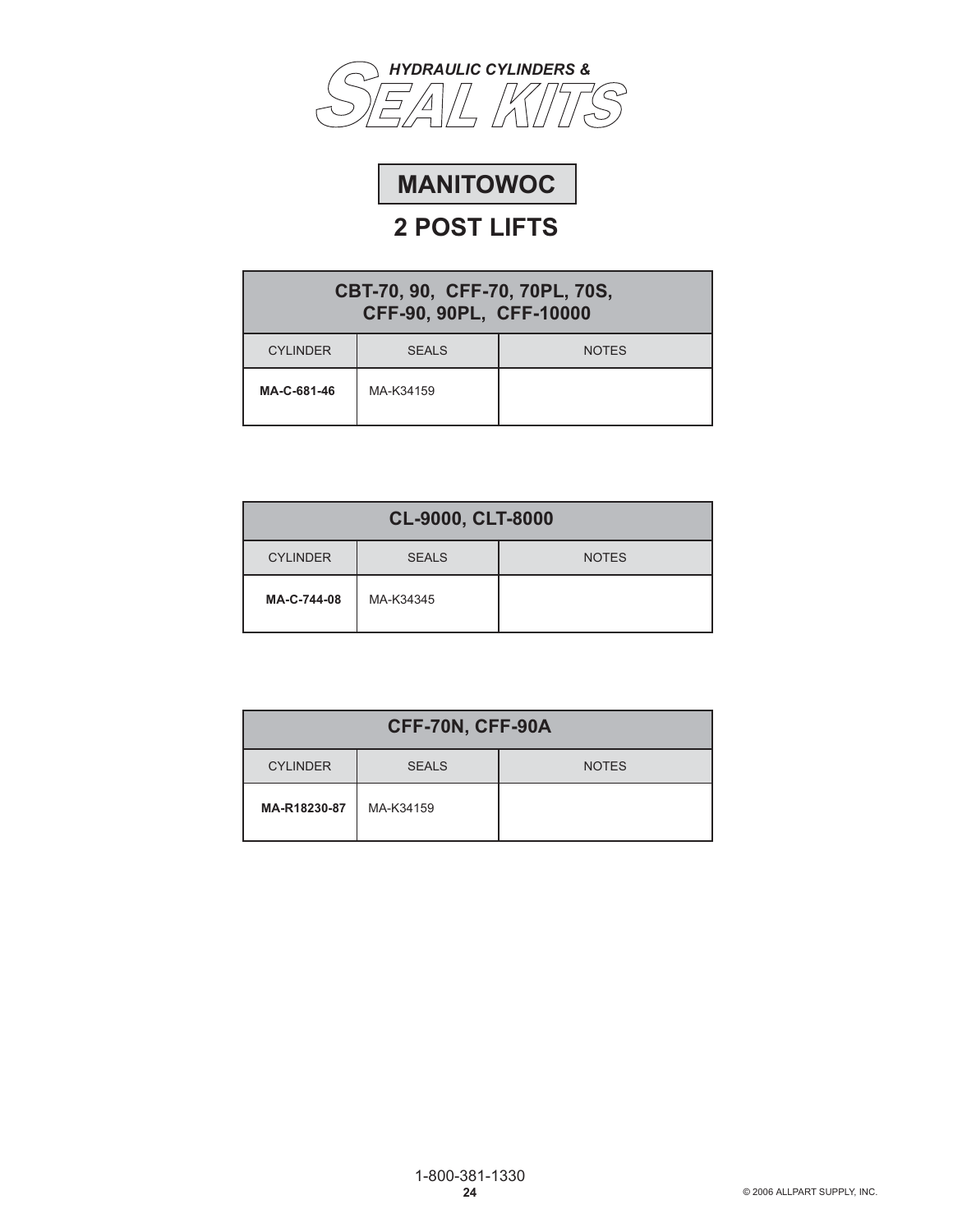

# **NUSSBAUM**

| <b>SPL8000 &amp; NPL 8000</b>                   |             |  |  |
|-------------------------------------------------|-------------|--|--|
| <b>CYLINDER</b><br><b>NOTES</b><br><b>SEALS</b> |             |  |  |
| <b>MASTER SIDE</b><br>NU-80,003                 | NU-20.036SK |  |  |
| <b>SLAVE SIDE</b><br><b>NU-80,004</b>           | NU-20.037SK |  |  |

| <b>STL7000</b>                                  |             |                           |  |
|-------------------------------------------------|-------------|---------------------------|--|
| <b>CYLINDER</b><br><b>SEALS</b><br><b>NOTES</b> |             |                           |  |
| 15.706                                          | CALL        | <b>CHAIN STYLE</b>        |  |
| NU-20.036                                       | NU-20.036SK | MASTER SIDE - CABLE STYLE |  |
| <b>NU-20.037</b>                                | NU-20.037SK | SLAVE SIDE - CABLE STYLE  |  |

| <b>HEL7000</b>                  |              |              |
|---------------------------------|--------------|--------------|
| <b>CYLINDER</b>                 | <b>SEALS</b> | <b>NOTES</b> |
| <b>MASTER SIDE</b><br>NU-10.064 | CALL         |              |
| <b>SLAVE SIDE</b><br>NU-10.065  | CALL         |              |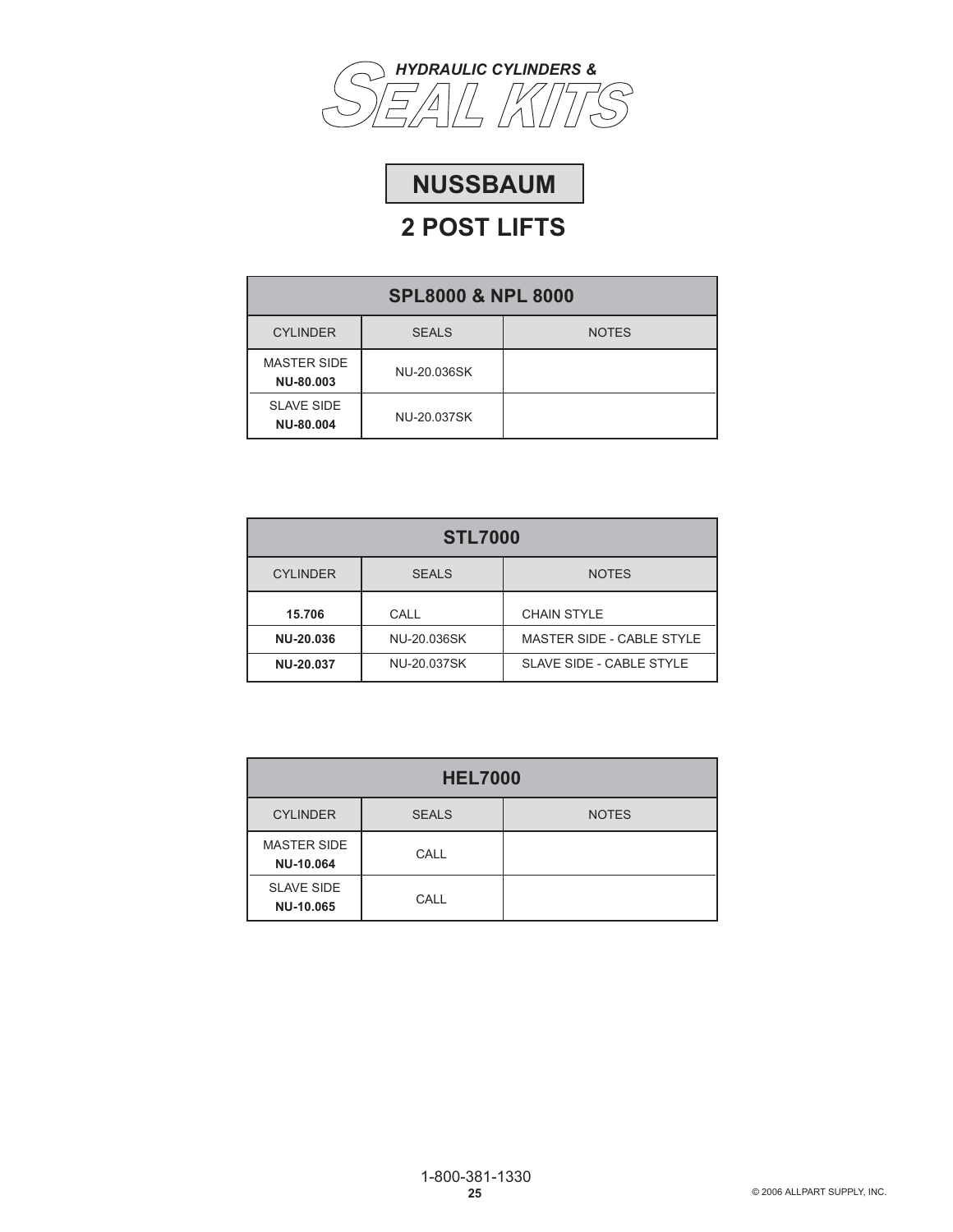



| <b>HDL12000</b>  |              |              |
|------------------|--------------|--------------|
| <b>CYLINDER</b>  | <b>SEALS</b> | <b>NOTES</b> |
| <b>NU-25.032</b> | NU-25.032SK  |              |

| <b>UNI LIFT SERIES 3100, 3100T, 3300</b> |              |              |
|------------------------------------------|--------------|--------------|
| <b>CYLINDER</b>                          | <b>SEALS</b> | <b>NOTES</b> |
| <b>MASTER SIDE</b><br><b>NU-40.220</b>   | NU-40.220SK  |              |
| <b>SLAVE SIDE</b><br>NU-40.221           | NU-40.221SK  |              |

| 3300 WHEEL-FREE LIFT            |              |              |
|---------------------------------|--------------|--------------|
| <b>CYLINDER</b>                 | <b>SEALS</b> | <b>NOTES</b> |
| <b>MASTER SIDE</b><br>NU-45.307 | CALL         |              |
| <b>SLAVE SIDE</b><br>NU-45-308  | CALL         |              |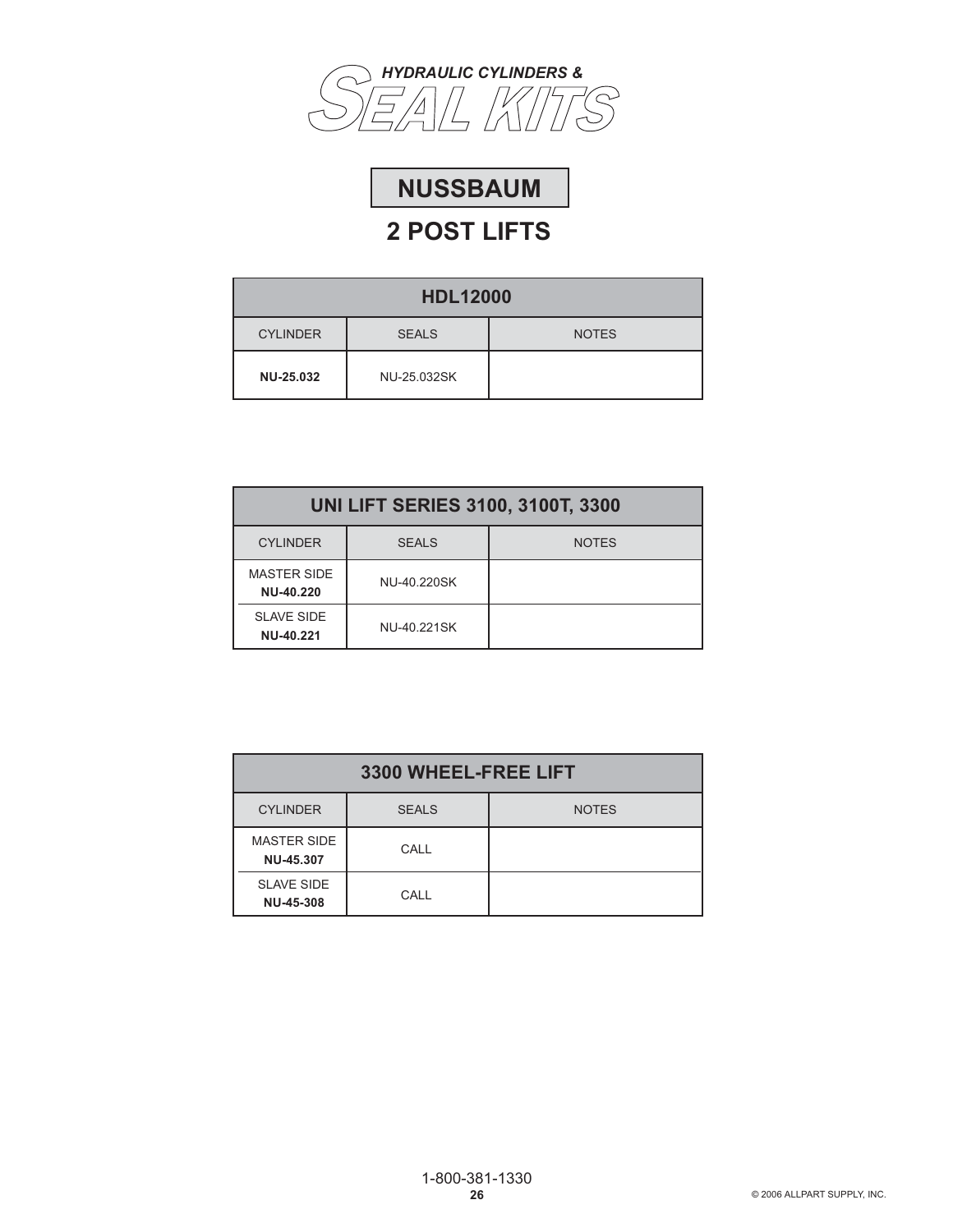

**ROTARY**

| <b>SP70, SP74</b>                      |                                                         |                          | $-3-1/8"$                                                                                          |
|----------------------------------------|---------------------------------------------------------|--------------------------|----------------------------------------------------------------------------------------------------|
| <b>CYLINDER</b>                        | <b>SEALS</b>                                            | <b>NOTES</b>             | <b>12.5" RETRACTED</b><br>80.5" EXTENDED                                                           |
| <b>RO-FJ76</b>                         | RO-FJ76-12                                              | <b>UNIVERSAL KIT</b>     | <b>FJ76</b>                                                                                        |
|                                        |                                                         |                          | 75-1/4"<br><b>RETRACTED</b>                                                                        |
|                                        | AR94, ARO94, SP55, SP94,<br><b>SPOA84, SPO84, SPO94</b> |                          |                                                                                                    |
| <b>CYLINDER</b>                        | <b>SEALS</b>                                            | <b>NOTES</b>             | $2 - 5/8"$<br>5.75" RETRACTED                                                                      |
| ORIGINAL<br><b>FJ783</b>               | RO-FJ783-12TH                                           | <b>TEXAS HYDRAULICS</b>  | 73.75" EXTENDED<br><b>FJ783</b><br>)၀                                                              |
| <b>REPLACEMENT</b><br><b>RO-FJ7375</b> | RO-FJ783-12MF                                           | MF - PACOMA              | 77"                                                                                                |
| $-OR -$                                |                                                         |                          | <b>RETRACTED</b>                                                                                   |
| ORIGINAL<br>FJ7211                     | RO-FJ783-12TH                                           | <b>TEXAS HYDRAULICS</b>  |                                                                                                    |
| <b>REPLACEMENT</b><br><b>RO-FJ7211</b> | RO-FJ783-12MF                                           | MF - PACOMA              |                                                                                                    |
|                                        |                                                         |                          | $2 - 5/8"$<br>5.75" RETRACTED<br>73.75" EXTENDED                                                   |
|                                        | <b>SP80 Series 1-3, SP84 Series 1-7</b>                 |                          | FJ7211<br>') o                                                                                     |
| <b>CYLINDER</b>                        | <b>SEALS</b>                                            | <b>NOTES</b>             | 77"<br><b>RETRACTED</b>                                                                            |
| <b>RO-FJ720</b>                        | RO-FJ720-12                                             | <b>BEST</b>              |                                                                                                    |
|                                        | RO-FJ720-30                                             | BEST OR TEXAS HYDRAULICS |                                                                                                    |
|                                        |                                                         |                          | $2 - 3/4"$<br>21.375" RETRACTED<br>89.375" EXTENDED<br><b>FJ720</b><br>78-3/8"<br><b>RETRACTED</b> |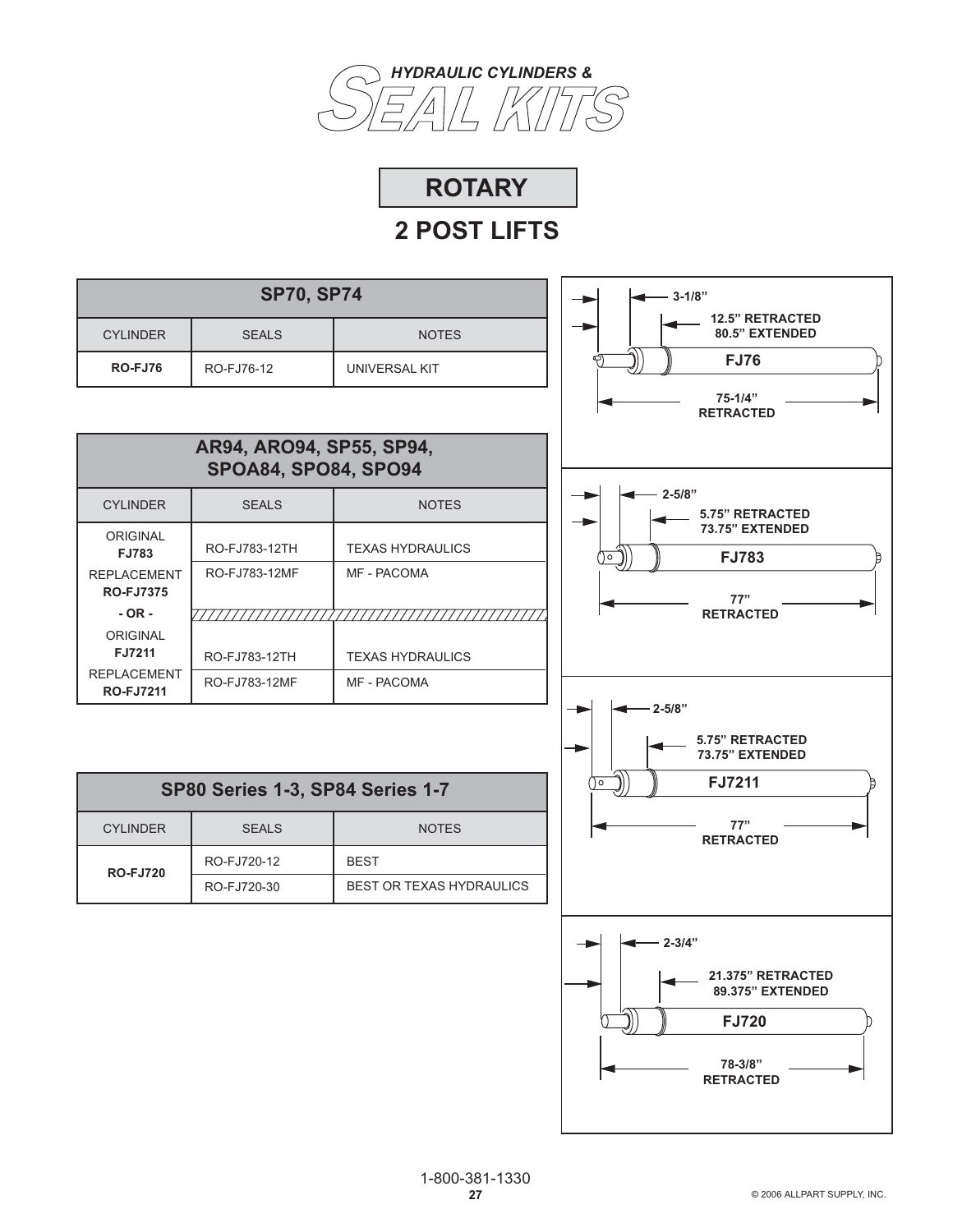



| SP80 Series 4 & 5, SP84 Series 8 thru 11 |               |                         |  |
|------------------------------------------|---------------|-------------------------|--|
| <b>CYLINDER</b>                          | <b>SEALS</b>  | <b>NOTES</b>            |  |
| <b>ORIGINAL</b><br>FJ783                 | RO-FJ783-12TH | <b>TEXAS HYDRAULICS</b> |  |
| <b>REPLACEMENT</b><br><b>RO-FJ7375</b>   | RO-FJ783-12MF | MF - PACOMA             |  |
| $-OR -$                                  |               |                         |  |
| ORIGINAL<br>FJ7211                       | RO-FJ783-12TH | <b>TEXAS HYDRAULICS</b> |  |
| <b>REPI ACEMENT</b><br><b>RO-FJ7211</b>  | RO-FJ783-12MF | <b>MF - PACOMA</b>      |  |



**AR98, ARO98, DCOA7, SP88, SP98, SPO82, SPO88, SPO98, SPOA82, SPOA88, SPOA98**

|  | <b>CYLINDER</b>  | SFALS         | <b>NOTES</b>            |
|--|------------------|---------------|-------------------------|
|  | <b>RO-FJ7311</b> | RO-FJ783-12TH | <b>TEXAS HYDRAULICS</b> |
|  |                  | RO-FJ783-12MF | MF - PACOMA             |

| AR9, AR09, SL9, SL28, SP7, SP9, SPO7, SPO9,<br>SPO10 (200 Series), SPOA7, SPOA9, TL07 |               |                         |
|---------------------------------------------------------------------------------------|---------------|-------------------------|
| <b>CYLINDER</b>                                                                       | <b>SEALS</b>  | <b>NOTES</b>            |
| <b>RO-FJ7664</b>                                                                      | RO-FJ783-12TH | <b>TEXAS HYDRAULICS</b> |
|                                                                                       | RO-FJ783-12MF | MF - PACOMA             |

| S15IP, S18IP, SL19, SPO12 (LC, Hummer,<br><b>Sprinter), SPO15, &amp; 15LC, SPO18</b> |                |                        |
|--------------------------------------------------------------------------------------|----------------|------------------------|
| <b>CYLINDER</b>                                                                      | <b>SEALS</b>   | <b>NOTES</b>           |
| <b>RO-FJ7604</b>                                                                     | RO-FJ7604-12HP | <b>MF - PACOMA</b>     |
|                                                                                      | RO-FJ7604-12TH | <b>TEXAS HYDRAULIC</b> |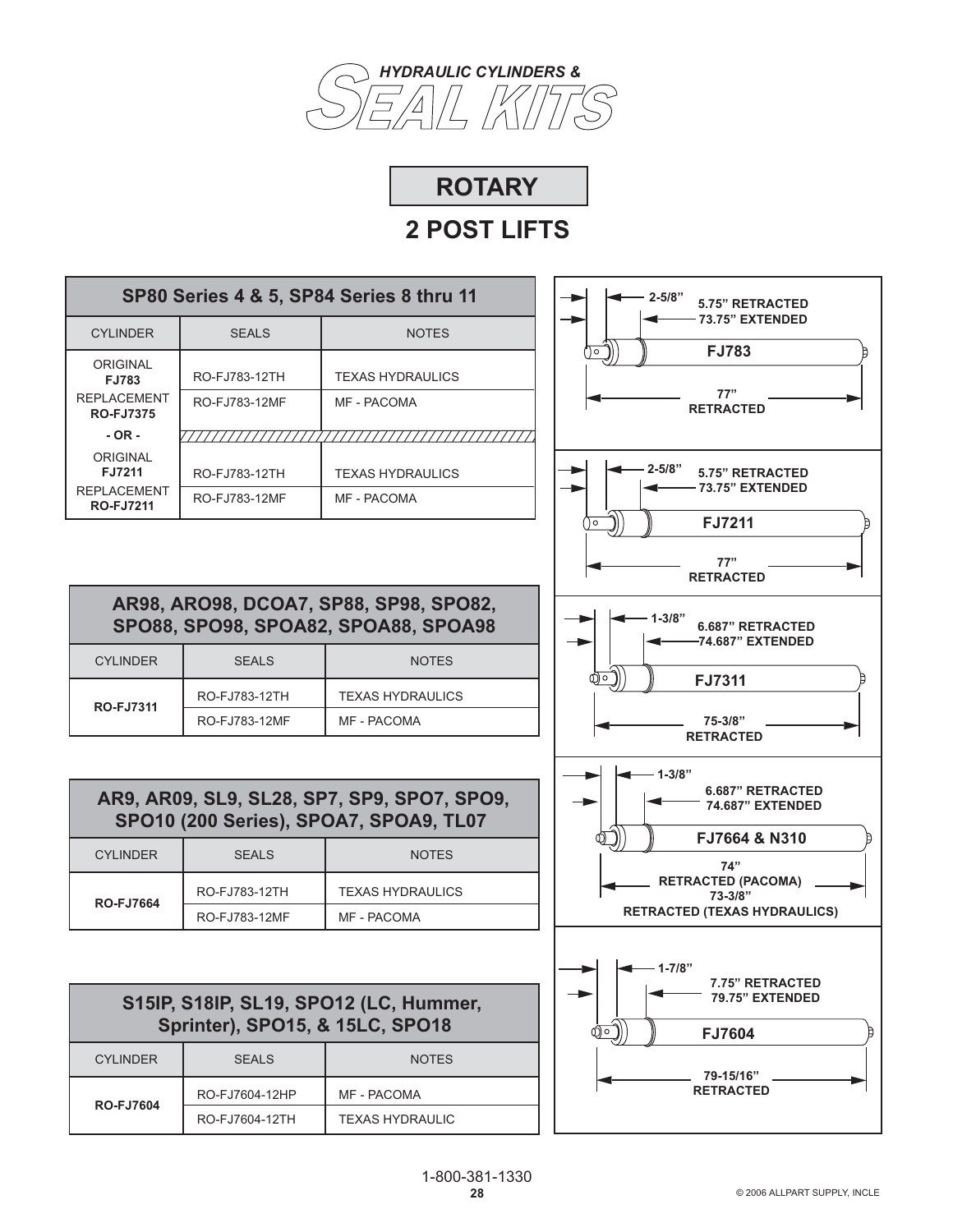



| AN101, AN10N, S10IB, SPO10 (500/700), SPOA10 |              |              |  |
|----------------------------------------------|--------------|--------------|--|
| <b>CYLINDER</b>                              | <b>SEALS</b> | <b>NOTES</b> |  |
| ORIGINAL<br><b>N342</b> (68" STROKE)         | RO-N342-12   | MF - PACOMA  |  |
| <b>REPLACEMENT</b><br><b>RO-N380</b>         | RO-N342-13   | <b>PANNI</b> |  |
| $-OR -$                                      |              |              |  |
| ORIGINAL<br><b>N343</b> (71" STROKE)         | RO-N342-12   | MF - PACOMA  |  |
| <b>REPLACEMENT</b><br><b>RO-N382</b>         | RO-N342-13   | <b>PANNI</b> |  |

| <b>SPO12</b>                         |              |                    |
|--------------------------------------|--------------|--------------------|
| <b>CYLINDER</b>                      | <b>SEALS</b> | <b>NOTES</b>       |
| ORIGINAL<br><b>N344 (68" STROKE)</b> | RO-N342-12   | MF - PACOMA        |
| <b>REPLACEMENT</b><br><b>RO-N346</b> | RO-N342-13   | <b>PANNI</b>       |
| $-$ OR $-$                           |              |                    |
| ORIGINAL<br><b>N345</b> (71" STROKE) | RO-N342-12   | <b>MF - PACOMA</b> |
| <b>REPLACEMENT</b><br><b>RO-N347</b> | RO-N342-13   | <b>PANNI</b>       |

| A71-HA, A7PIP, S12I (B, P, HMR, SPRINTER), TLO7 |                              |              |  |  |
|-------------------------------------------------|------------------------------|--------------|--|--|
| <b>CYLINDER</b>                                 | <b>NOTES</b><br><b>SEALS</b> |              |  |  |
| <b>RO-N344</b>                                  | RO-N342-12                   | MF - PACOMA  |  |  |
| 68" STROKE                                      | RO-N342-13                   | <b>PANNI</b> |  |  |
| $-OR-$                                          |                              |              |  |  |
| <b>RO-N382</b><br>71" STROKE                    | RO-N342-12                   | MF - PACOMA  |  |  |
|                                                 | RO-N342-13                   | <b>PANNI</b> |  |  |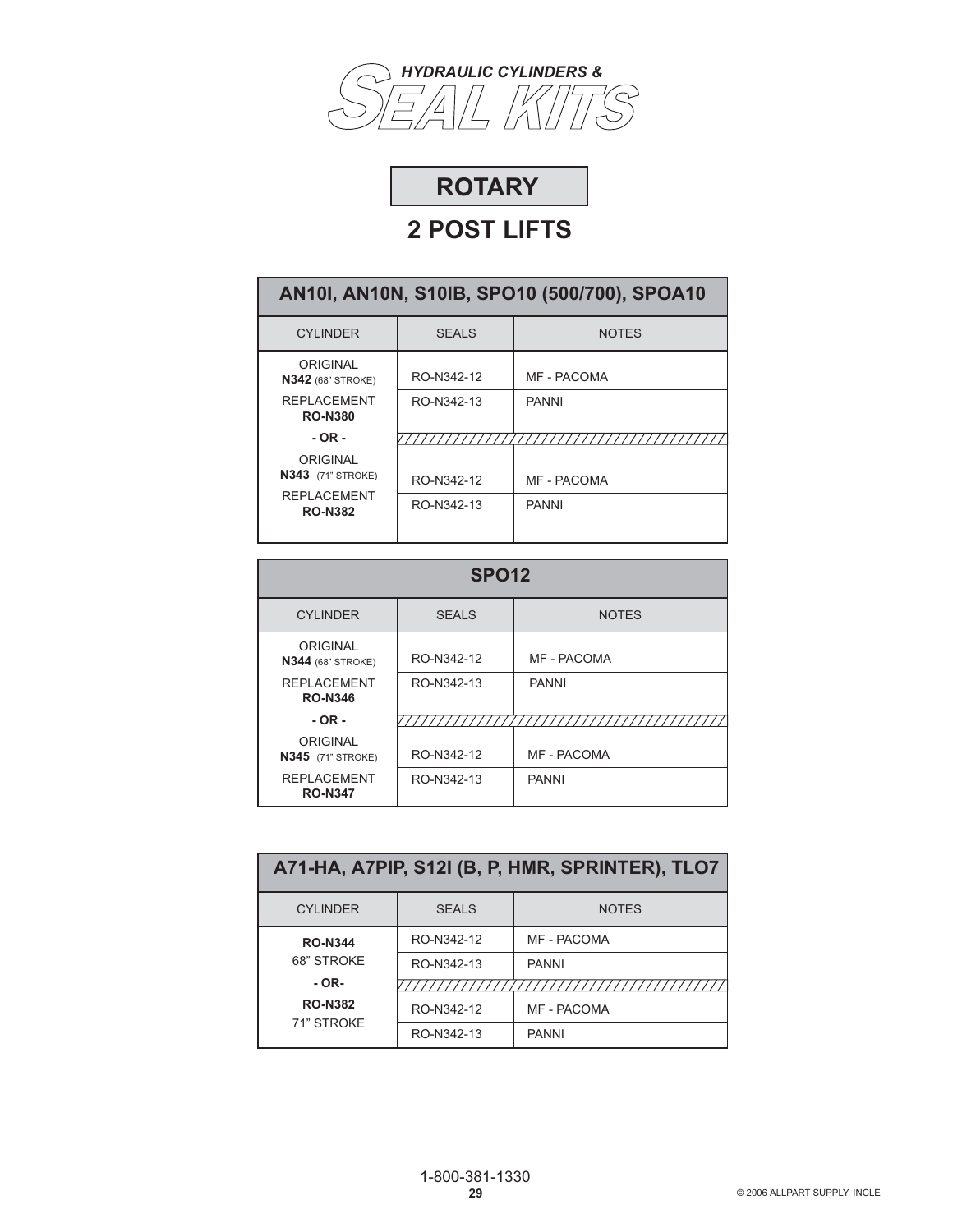



| <b>NOTES</b>                                         |
|------------------------------------------------------|
| <b>UNIVERSAL</b>                                     |
|                                                      |
| FLS25, SM250, SM270, SM271, SM272                    |
| <b>NOTES</b>                                         |
| UNIVERSAL SEAL KIT                                   |
| AR122, ARO122, QL4P, QLHV,<br>SM122, SM122EL, SM122S |
| <b>NOTES</b>                                         |
| UNIV. SEAL KIT FOR FC597 CYL.                        |
|                                                      |
| SEALS FOR ORIG. FC5342 CYL.                          |
|                                                      |
| SEALS FOR ORIG. FC5342 CYL.                          |
| UNIV. SEAL KIT FOR FC5797 CYL.                       |
|                                                      |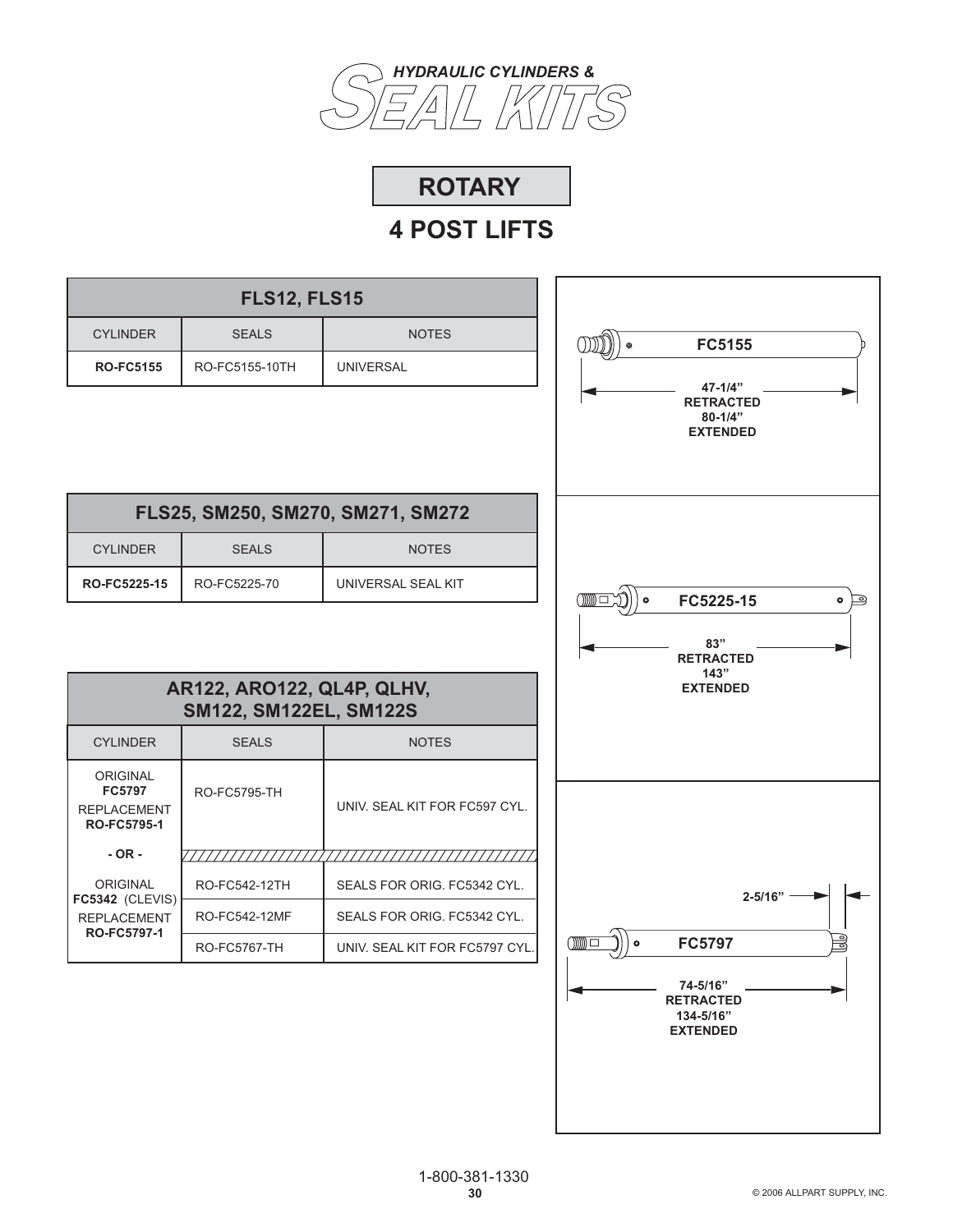

# **ROTARY**

| AR90, AR91, SM90, SM91, CWA90             |               |                         |
|-------------------------------------------|---------------|-------------------------|
| <b>CYLINDER</b>                           | <b>SEALS</b>  | <b>NOTES</b>            |
| ORIGINAL<br><b>FC5343 (CLEVIS)</b>        | RO-FC537-12TH | <b>TEXAS HYDRAULICS</b> |
| <b>REPLACEMENT</b><br><b>RO-FC5343</b>    | ROFC-537-12MF | MF-PACOMA               |
| $-OR -$                                   |               |                         |
| ORIGINAL<br>FC537 (BRACKET)               | RO-FC537-12TH | <b>TEXAS HYDRAULICS</b> |
| <b>REPLACEMENT</b><br><b>RO-FC537-KIT</b> | RO-FC537-12MF | MF-PACOMA               |



| AR120, AR121, QL4P, QLHV,<br>SM101, SM120, SM121, SWA120                                                                              |                     |                                                            |
|---------------------------------------------------------------------------------------------------------------------------------------|---------------------|------------------------------------------------------------|
| <b>CYLINDER</b>                                                                                                                       | <b>SEALS</b>        | <b>NOTES</b>                                               |
| ORIGINAL                                                                                                                              | RO-FC542-12TH       | SEALS FOR FC5342. TEXAS<br><b>HYDRAULIC CLYINDER</b>       |
| FC5342<br><b>REPLACEMENT</b><br>RO-FC5797-1<br>(CLEVIS)<br>$-OR-$<br>ORIGINAL<br>FC542 (BRACKET)<br><b>REPLACEMENT</b><br>RO-FC542KIT | RO-FC542-12M        | SEALS FOR FC5342.<br><b>MF-PACOMA CLYINDER</b>             |
|                                                                                                                                       | <b>RO-FC5797-TH</b> | <b>SEALS FOR FC5797 CYLINDER</b>                           |
|                                                                                                                                       | RO-FC542-12TH       | <b>SEALS FOR FC542, TEXAS</b><br><b>HYDRAULIC CLYINDER</b> |
|                                                                                                                                       | RO-FC542-12MF       | SEALS FOR FC542.<br><b>MF-PACOMA CLYINDER</b>              |

| SM300 thru 302, SM500 thru 504,<br>SM600 thru 604, SMA300 thru 302 |              |                         |
|--------------------------------------------------------------------|--------------|-------------------------|
| <b>CYLINDER</b>                                                    | <b>SEALS</b> | <b>NOTES</b>            |
| <b>RO-FC5761</b>                                                   | RO-5761-12TH | <b>TEXAS HYDRAULICS</b> |
|                                                                    | RO-15474     | <b>TEXAS HYDRAULICS</b> |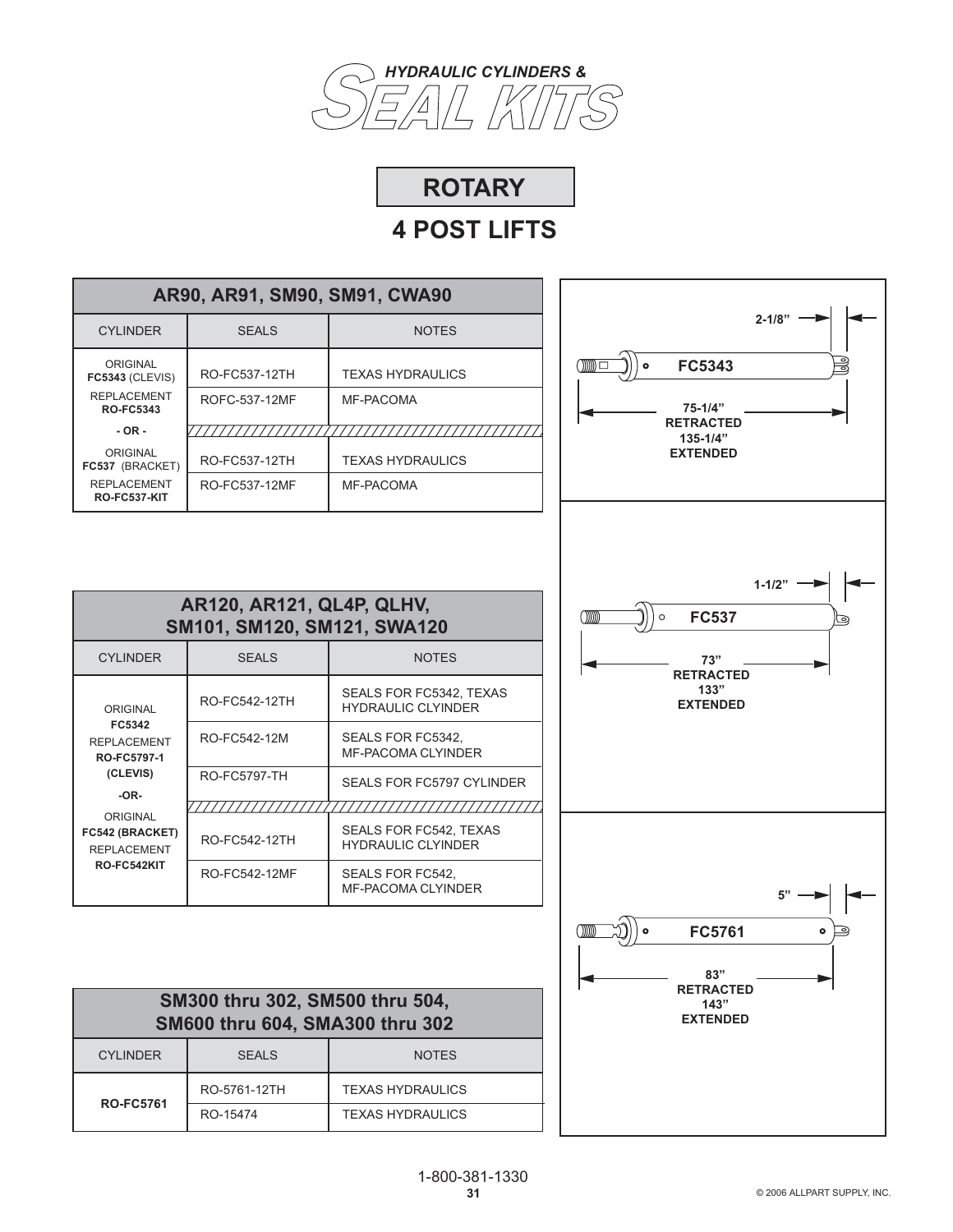



|  |  |  | AR43, SM18, SM80, SM180, SM181 |  |
|--|--|--|--------------------------------|--|
|--|--|--|--------------------------------|--|

| CYI INDER    | <b>SEALS</b>      | <b>NOTES</b>            |
|--------------|-------------------|-------------------------|
| RO-FC5810-38 | RO-FC5810-38-12TH | <b>TEXAS HYDRAULICS</b> |



| AR12, AR123, AR40, AR55, AR012, AR0123 |
|----------------------------------------|
|----------------------------------------|

| <b>CYLINDER</b> | <b>SEALS</b>    | <b>NOTES</b> |
|-----------------|-----------------|--------------|
| RO-S130002      | RP-S130002-12HY | <b>HYCO</b>  |

| SM121, SM123, SM40, SM54, SM55,<br><b>SM88, SMO121, SMO123</b> |                 |              |
|----------------------------------------------------------------|-----------------|--------------|
| <b>CYLINDER</b>                                                | SFALS           | <b>NOTES</b> |
| RO-S130002                                                     | RP-S130002-12HY | <b>HYCO</b>  |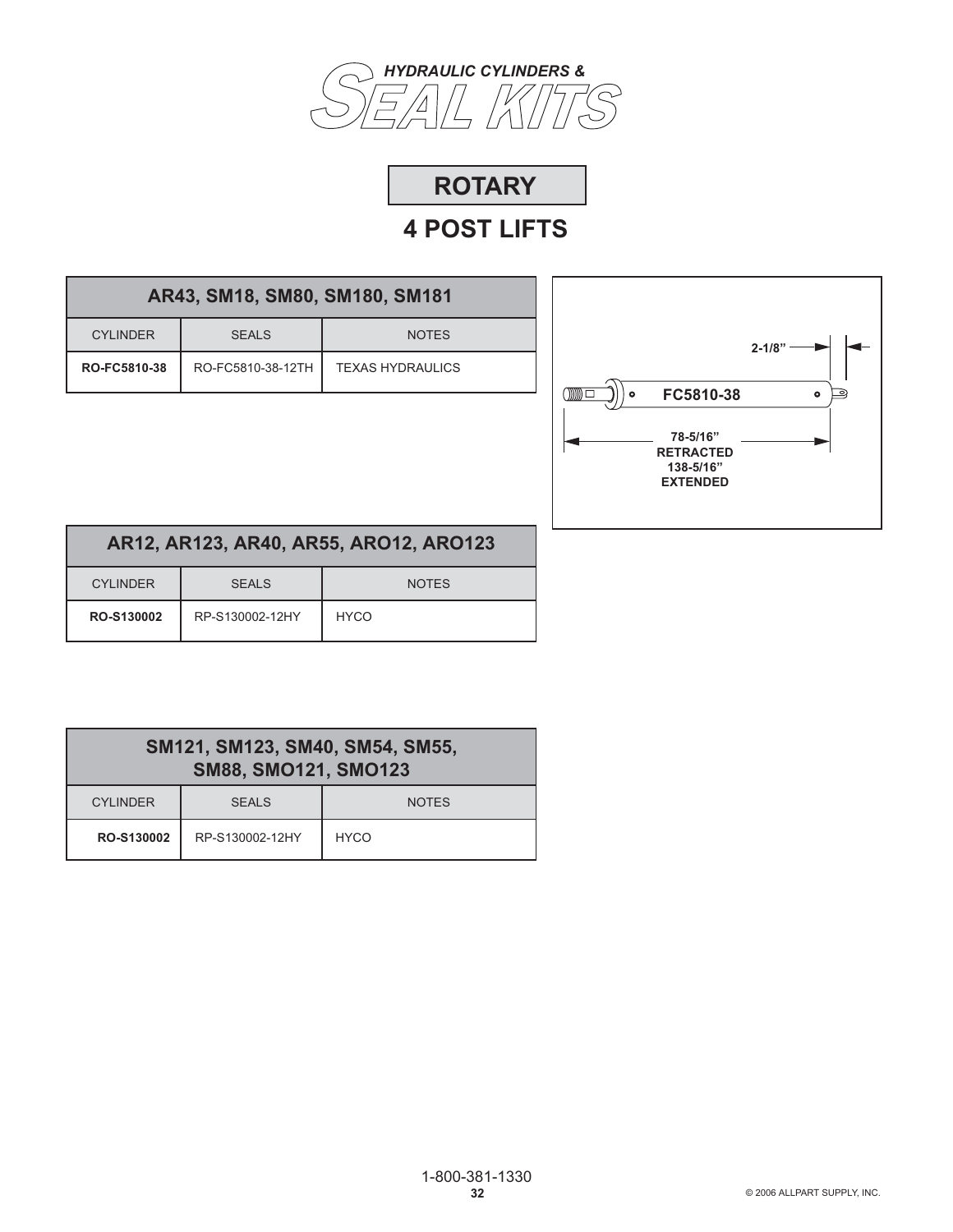

# **WESTERN**

# **2 POST LIFTS**

| 7,000 TO 9,000 LBS CAPACITY (CHAIN OVER) |                |               |  |  |
|------------------------------------------|----------------|---------------|--|--|
| CYI INDER                                | SFALS          | <b>NOTES</b>  |  |  |
| <b>WE-S100</b><br>2.5" BORE              | <b>WF-S210</b> | UNIVERSAL KIT |  |  |

### **WLO- 12,000 LBS CAPACITY (CHAIN OVER)**

| <b>CYLINDER</b> | <b>SEALS</b>   | <b>NOTES</b>                     |  |
|-----------------|----------------|----------------------------------|--|
|                 | AM-30001500AA  | ARLINGTON AUTO 1.50" SHAFT       |  |
| EA-021-001      | AM-30001750AA  | ARLINGTON AUTO 1.75" SHAFT       |  |
| 3" BORF         | AM-30001500CAN | <b>READY MACHINE 1.50" SHAFT</b> |  |
|                 | AM-30001750CAN | <b>READY MACHINE 1.75" SHAFT</b> |  |
|                 | AM-30001500THI | <b>TEXAS HYDRAULIC</b>           |  |
|                 | AM-30001750KER | <b>IMPORT</b>                    |  |

| <b>WLO-15,000 LBS CAPACITY (CHAIN OVER)</b> |                |                                  |  |
|---------------------------------------------|----------------|----------------------------------|--|
| <b>CYLINDER</b>                             | <b>SEALS</b>   | <b>NOTES</b>                     |  |
| 3.5" BORE                                   | AM-35001750CAN | <b>READY MACHINE 1.75" SHAFT</b> |  |

| <b>WSO90A / Y2K (2 POST)</b> |                 |              |  |
|------------------------------|-----------------|--------------|--|
| <b>CYLINDER</b>              | <b>SEALS</b>    | <b>NOTES</b> |  |
| CALL                         | <b>WE-S1021</b> |              |  |

| <b>TIRE LIFT</b> |                |                  |  |
|------------------|----------------|------------------|--|
| <b>CYLINDER</b>  | <b>SEALS</b>   | <b>NOTES</b>     |  |
| <b>WE-S110</b>   | <b>WE-S200</b> | <b>UNIVERSAL</b> |  |

# **3" CYLINDERS ONLY**

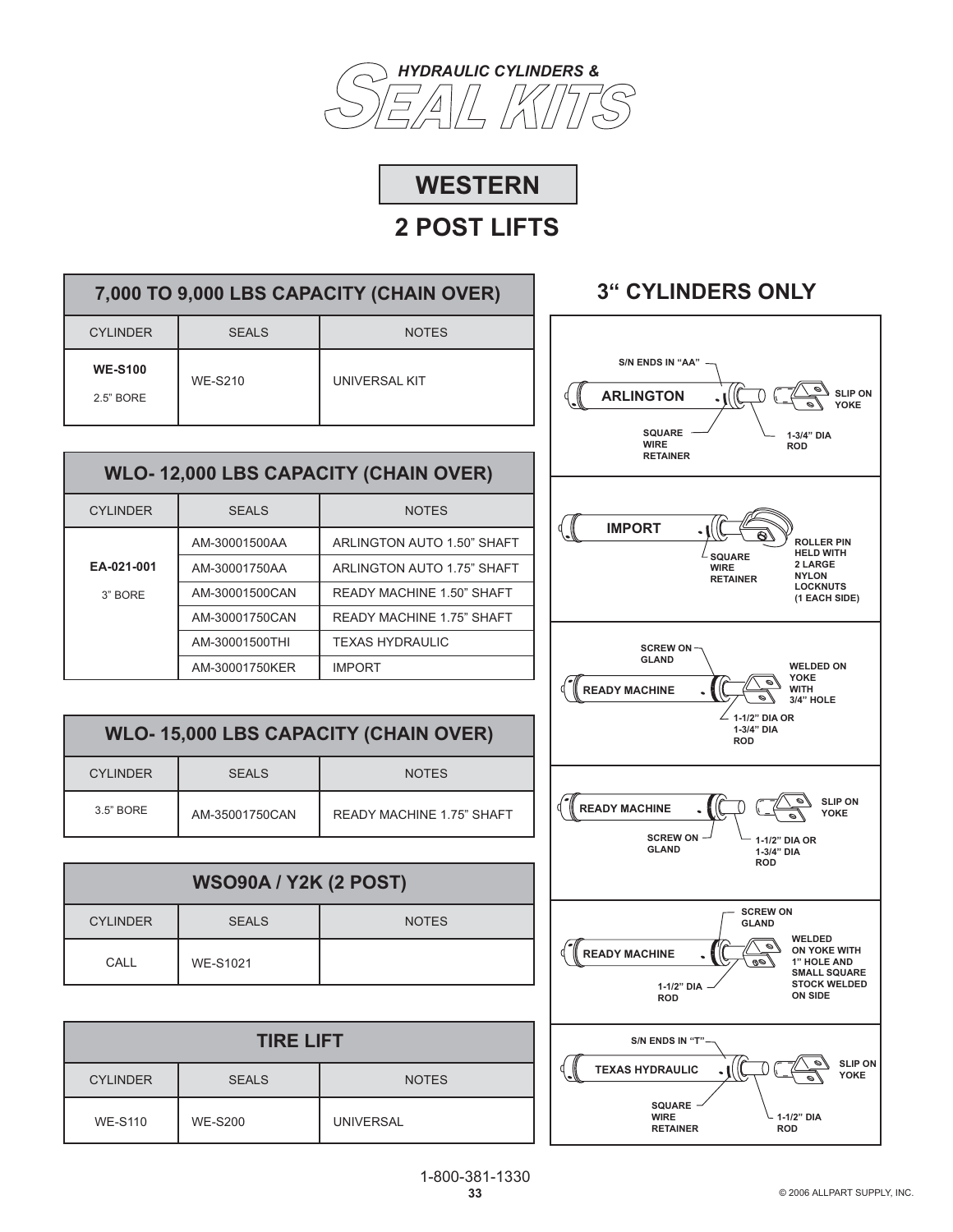



| WRT-12 12,000 LBS CAPACITY - CHAIN STYLE       |                |                         |  |
|------------------------------------------------|----------------|-------------------------|--|
| <b>CYLINDER</b>                                | <b>SEALS</b>   | <b>NOTES</b>            |  |
|                                                | AM-35001500AA  | ARLINGTON AUTOMATICS    |  |
| EA-021-003<br>3.5" BORF X 72"<br><b>STROKE</b> | AM-35001500THI | <b>TEXAS HYDRAULICS</b> |  |
|                                                | AM-35001500CAN | <b>READY MACHINE</b>    |  |
|                                                | AM-35001500KER | <b>IMPORT</b>           |  |
|                                                |                |                         |  |

| WRT-18 18,000 LBS CAPACITY - CHAIN STYLE     |                |               |  |  |
|----------------------------------------------|----------------|---------------|--|--|
| <b>CYLINDER</b>                              | SFALS          | <b>NOTES</b>  |  |  |
| EA-021-003<br>4" BORE X 72"<br><b>STROKE</b> | AM-40001500CAN | READY MACHINE |  |  |

| <b>WFP-24</b>                                   |                |                       |  |  |
|-------------------------------------------------|----------------|-----------------------|--|--|
| <b>CYLINDER</b><br><b>SEALS</b><br><b>NOTES</b> |                |                       |  |  |
| EA-021-008                                      | AM-50001500CAN | <b>BLACK CYLINDER</b> |  |  |
|                                                 | AM-50001500AA  | <b>BLUE CYLINDER</b>  |  |  |

| <b>WRT-24, WRT-25, WRT-30</b>    |                |                        |  |
|----------------------------------|----------------|------------------------|--|
| <b>CYLINDER</b>                  | <b>SEALS</b>   | <b>NOTES</b>           |  |
| EA-021-004                       | GE-55001750KER | <b>IMPORT</b>          |  |
| 5.5" BORE X 60"<br><b>STROKE</b> | GE-55001750CAN | <b>READY MACHINE</b>   |  |
| $-$ OR $-$                       | AM-50001500AA  | ARLINGTON AUTOMATICS   |  |
| EA-021-008                       | AM-50001500CAN | <b>READY MACHINE</b>   |  |
| 5" BORE X 60"<br><b>STROKE</b>   | AM-50001500THI | <b>TEXAS HYDRAULIC</b> |  |
|                                  | AM-50001500DK  | <b>DAKOTA</b>          |  |

### **12,000 - 30,000 LBS CHAIN STYLE LIFTS**

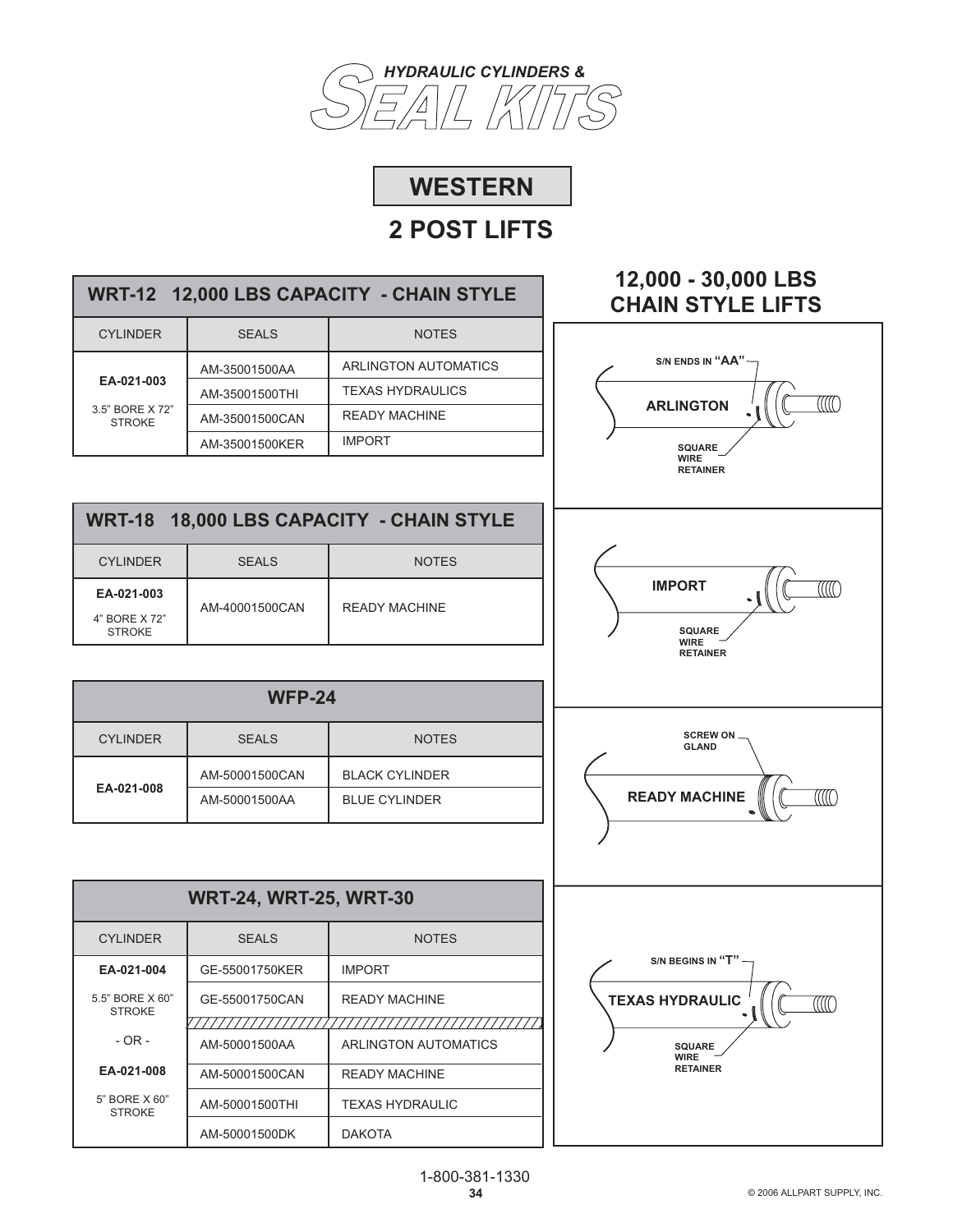



| 7144V, 8144V, 9144V, 11144VS |               |              |                   |
|------------------------------|---------------|--------------|-------------------|
| <b>CYLINDER</b>              | <b>PISTON</b> | <b>GLAND</b> | <b>NOTES</b>      |
| 3-0735                       | 0-0159        | $0 - 0.551$  | <b>RIGHT SIDE</b> |
| 4-0289                       | 0-0160        | $0 - 0206$   | <b>I FFT SIDE</b> |

| 7144, 11168, 11168VS |               |              |                   |
|----------------------|---------------|--------------|-------------------|
| <b>CYLINDER</b>      | <b>PISTON</b> | <b>GLAND</b> | <b>NOTES</b>      |
| 3-0480               | 0-0159        | 0-0207       | <b>RIGHT SIDE</b> |
| 4-0289               | 0-0160        | $0 - 0206$   | <b>LEFT SIDE</b>  |

| 7144, 8144 VECTOR |               |              |                   |
|-------------------|---------------|--------------|-------------------|
| <b>CYLINDER</b>   | <b>PISTON</b> | <b>GLAND</b> | <b>NOTES</b>      |
| 3-0430            | 0-0159        | 0-0162       | <b>RIGHT SIDE</b> |
| 4-0289            | 0-0160        | $0 - 0206$   | <b>LEFT SIDE</b>  |

| 1776 SERIES, 1800 Series, 1969 Series<br>DIRECT PULL, CABLE EQ. 9K-10K LBS |  |  |  |  |  |
|----------------------------------------------------------------------------|--|--|--|--|--|
| <b>PISTON</b><br><b>GLAND</b><br><b>CYLINDER</b><br><b>NOTES</b>           |  |  |  |  |  |
| 0-0338<br>3-0621<br>0-0337                                                 |  |  |  |  |  |

| 7010, 7012                                                       |  |  |  |  |  |
|------------------------------------------------------------------|--|--|--|--|--|
| <b>PISTON</b><br><b>GLAND</b><br><b>CYLINDER</b><br><b>NOTES</b> |  |  |  |  |  |
| <b>RIGHT SIDE</b><br>0-0159<br>0-0162<br>3-0376                  |  |  |  |  |  |
| 0-0160<br>0-0182<br><b>LEFT SIDE</b><br>4-0227                   |  |  |  |  |  |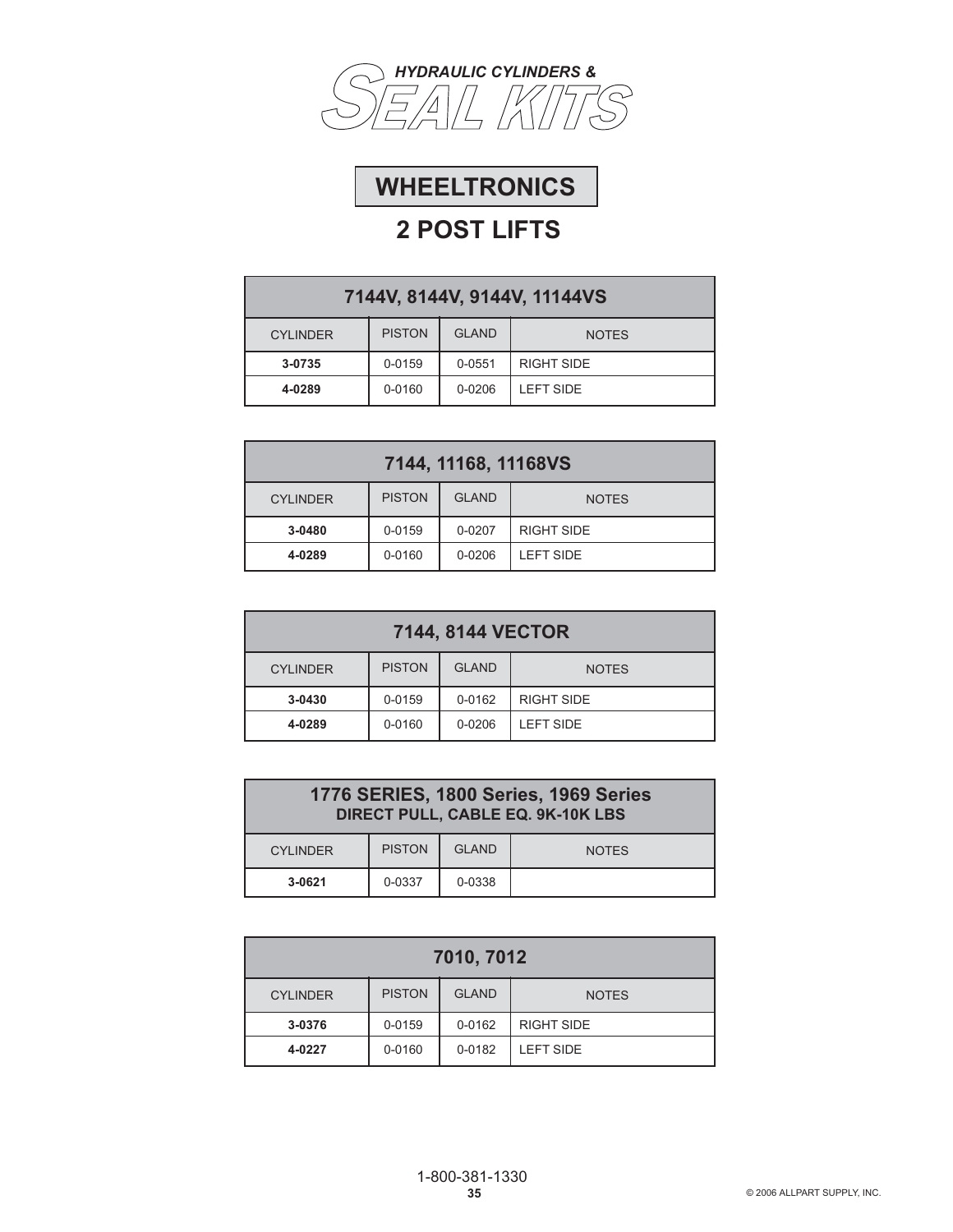



| 8020 Series, 8021                                                |        |        |                   |
|------------------------------------------------------------------|--------|--------|-------------------|
| <b>PISTON</b><br><b>GLAND</b><br><b>CYLINDER</b><br><b>NOTES</b> |        |        |                   |
| 4-0171                                                           | 0-0159 | 0-0162 | <b>RIGHT SIDE</b> |
| 4-0173                                                           | 0-0160 | 0-0161 | <b>LEFT SIDE</b>  |

| 2012 Series                    |               |              |  |  |
|--------------------------------|---------------|--------------|--|--|
| <b>CYLINDER</b>                | <b>PISTON</b> | <b>NOTES</b> |  |  |
| $0 - 0159$<br>3-0883<br>0-0551 |               |              |  |  |

# **WHEELTRONICS**

| <b>10000 Series, 12000 Series</b>                                |  |  |  |  |  |
|------------------------------------------------------------------|--|--|--|--|--|
| <b>PISTON</b><br><b>GLAND</b><br><b>CYLINDER</b><br><b>NOTES</b> |  |  |  |  |  |
| 0-0169<br>0-0170<br>4-0187                                       |  |  |  |  |  |

| 14000 Series    |               |              |               |
|-----------------|---------------|--------------|---------------|
| <b>CYLINDER</b> | <b>PISTON</b> | <b>GLAND</b> | <b>NOTES</b>  |
| 4-0393          | $0 - 0241$    | $0 - 0242$   | 3.5" CYLINDER |

| <b>18000 Series</b>                                              |  |  |  |  |  |
|------------------------------------------------------------------|--|--|--|--|--|
| <b>PISTON</b><br><b>GLAND</b><br><b>CYLINDER</b><br><b>NOTES</b> |  |  |  |  |  |
| 3-0681<br>4" CYLINDER                                            |  |  |  |  |  |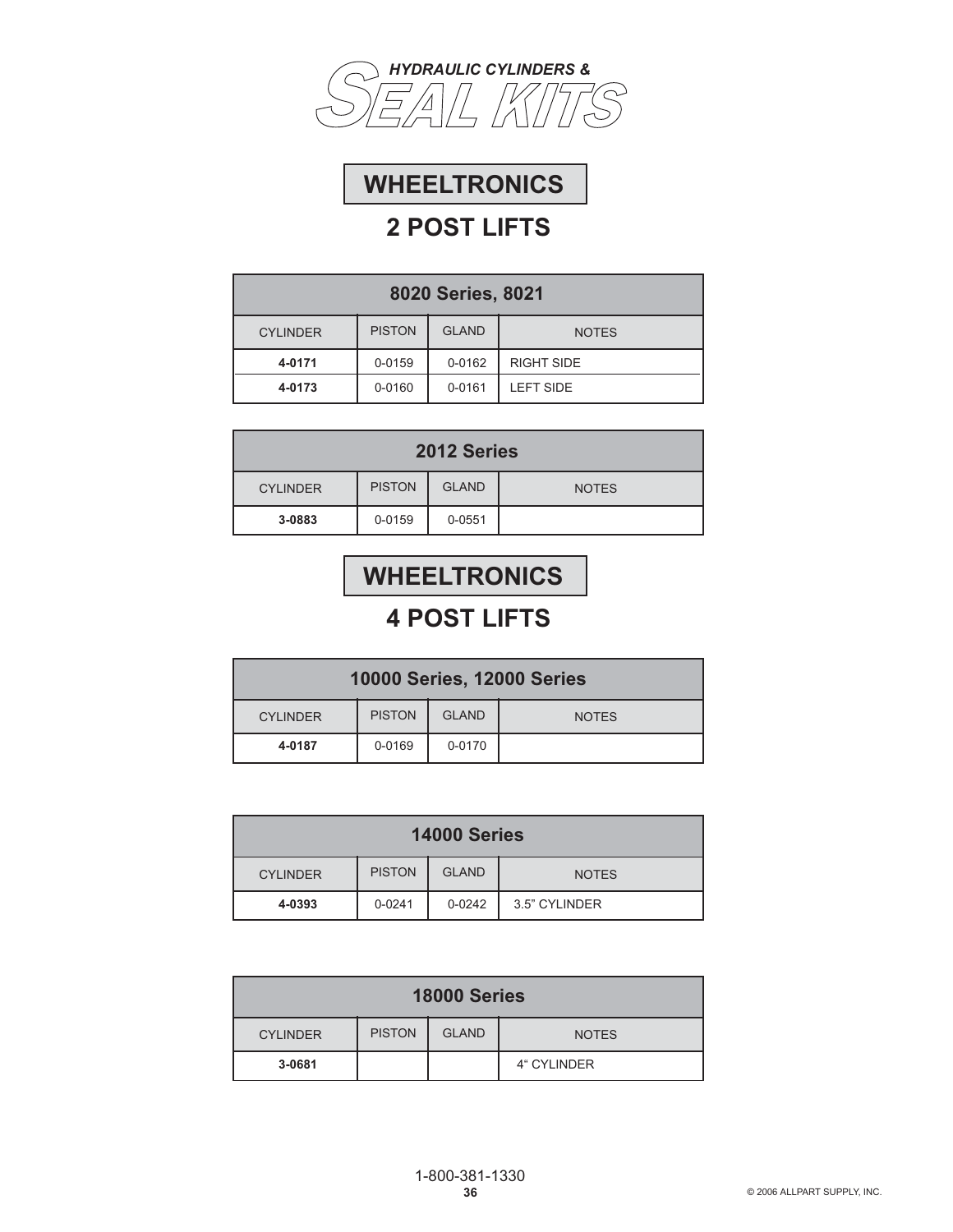



| 7,000 TO 9,000 LBS CAPACITY      |                |                                  |  |
|----------------------------------|----------------|----------------------------------|--|
| <b>CYLINDER</b>                  | SFALS          | <b>NOTES</b>                     |  |
|                                  | AM-25001500AA  | ARLINGTON AUTO 1.50" SHAFT       |  |
|                                  | AM-25001750AA  | ARLINGTON AUTO 1.75" SHAFT       |  |
| EA-021-000                       | AM-25001500CAN | READY MACHINE 1.50" SHAFT        |  |
| 2.5" BORF X 36"<br><b>STROKE</b> | AM-25001750CAN | <b>READY MACHINE 1.75" SHAFT</b> |  |
|                                  | AM-25001500THI | <b>TEXAS HYDRAULICS</b>          |  |
|                                  | AM-25001500KER | <b>IMPORT</b>                    |  |

| 10,000 TO 15,000 LBS CAPACITY  |                |                                  |  |
|--------------------------------|----------------|----------------------------------|--|
| <b>CYLINDER</b>                | <b>SEALS</b>   | <b>NOTES</b>                     |  |
|                                | AM-30001500AA  | ARLINGTON AUTO 1.50" SHAFT       |  |
| EA-021-001                     | AM-30001750AA  | ARLINGTON AUTO 1.75" SHAFT       |  |
| 3" BORE X 36"<br><b>STROKE</b> | AM-30001500CAN | <b>READY MACHINE 1.50" SHAFT</b> |  |
|                                | AM-30001750CAN | <b>READY MACHINE 1.75" SHAFT</b> |  |
|                                | AM-30001500THI | <b>TEXAS HYDRAULIC</b>           |  |
|                                | AM-30001750KER | <b>IMPORT</b>                    |  |

### **2.5" & 3" CYLINDERS**